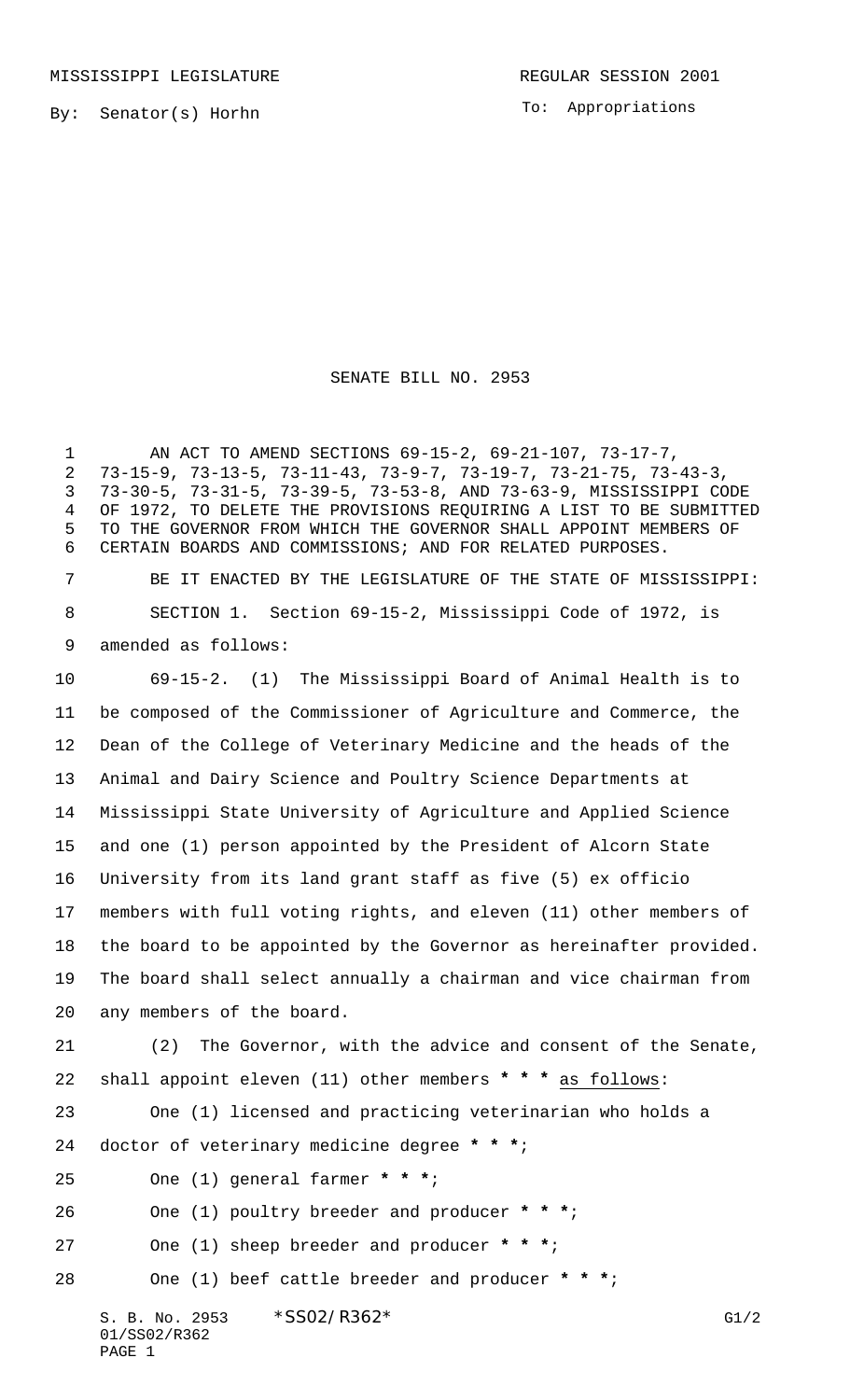One (1) swine breeder and producer **\* \* \***; One (1) dairy breeder and producer **\* \* \***; One (1) horse breeder and producer **\* \* \***; One (1) catfish breeder and producer **\* \* \***; One (1) member of the Mississippi Independent Meat Packers' Association **\* \* \***; One (1) member of the Mississippi Livestock Auction Association **\* \* \***. All members shall take and subscribe to the general oath of office as provided in Section 268, Mississippi Constitution of 1890, and file the same with the Commissioner of Agriculture and Commerce. (3) Effective August 1, 1968, the dairy producer member shall be appointed for a one-year term; the Livestock Auction Association member shall be appointed for a two-year term; **\* \* \*** 44 the meat packer member shall be appointed for a three-year term; the catfish producer member shall be appointed for a four-year term; and the horse producer member shall be appointed for a

five-year term.

 Effective August 1, 1969, the poultry producer member shall be appointed for a two-year term; on August 1, 1970, the sheep producer member shall be appointed for a three-year term; on August 1, 1971, the swine producer member shall be appointed for a four-year term; on August 1, 1972, the general farmer member shall be appointed for a five-year term; on August 1, 1973, the veterinarian member shall be appointed for a six-year term; and on August 1, 1974, the beef cattle producer member shall be appointed for a seven-year term.

 All subsequent appointments shall be for four-year terms, except for appointments to fill vacancies which shall be for the unexpired term only.

(4) (a) "Commissioner" means the Commissioner of

Agriculture and Commerce.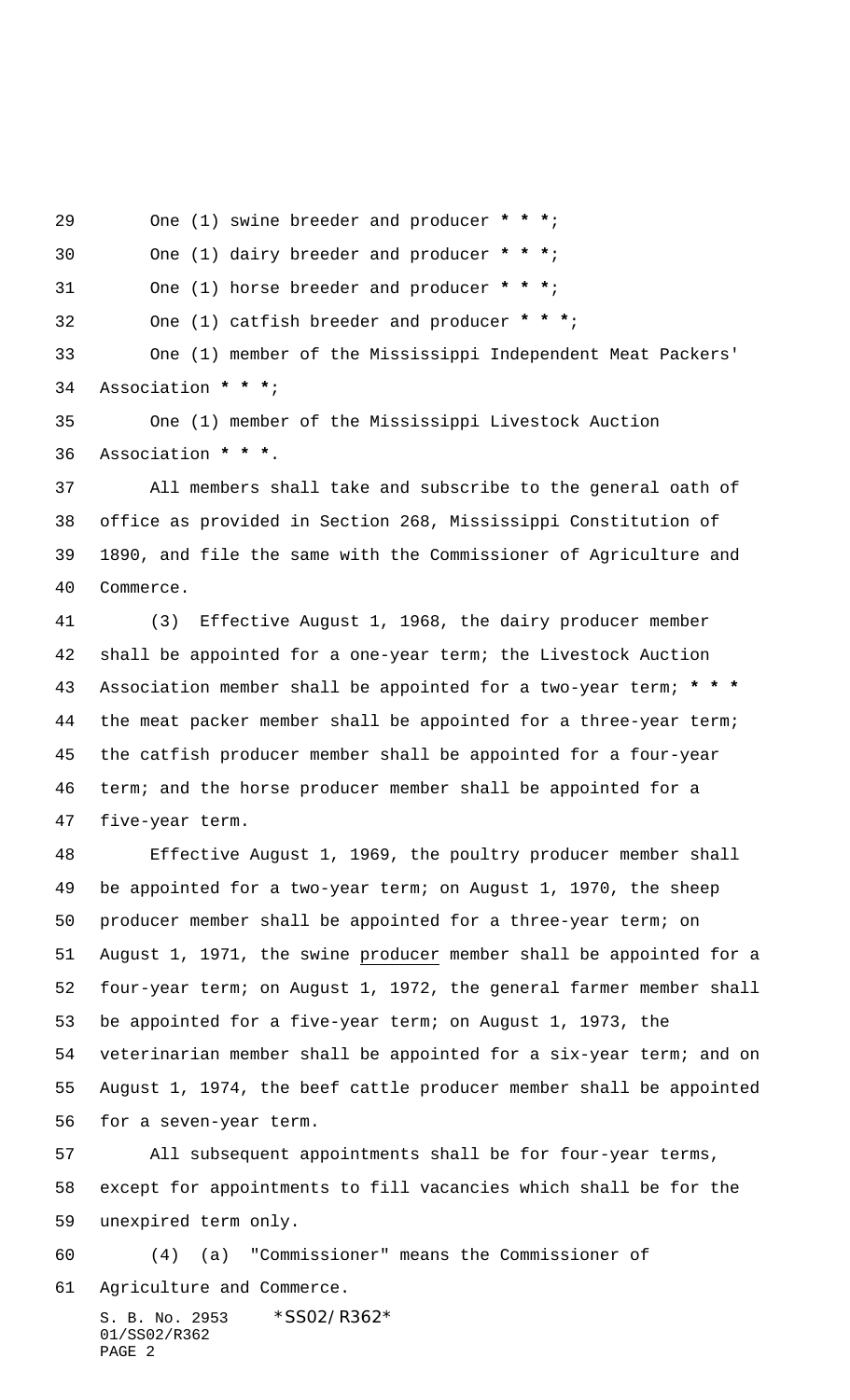(b) "Department" means the Department of Agriculture and Commerce.

 (5) On or before July 1, 1998, the board shall appoint, from a written list of not less than three (3) licensed veterinarians submitted by the commissioner, the State Veterinarian.

 (6) There is created an advisory council to advise the Board of Animal Health on matters concerning the board. The council shall be composed of the Chairman of the Senate Agriculture Committee, the Chairman of the House Agriculture Committee, **\* \* \*** one (1) appointee of the Lieutenant Governor and one (1) appointee of the Speaker of the House of Representatives. The members of the advisory council shall serve in an advisory capacity only. For attending meetings of the council, such legislators shall receive per diem and expenses which shall be paid from the contingent expense funds of their respective houses in the same amounts provided for committee meetings when the Legislature is not in session; however, no per diem or expenses for attending meetings of the council shall be paid while the Legislature is in session. No per diem and expenses shall be paid except for attending meetings of the council without prior approval of the proper committee in their respective houses.

 SECTION 2. Section 69-21-107, Mississippi Code of 1972, is amended as follows:

S. B. No. 2953 \*SS02/R362\* 01/SS02/R362 PAGE 3 69-21-107. There is hereby created a State Board of Agricultural Aviation composed of five (5) members as follows: one (1) member being the Chief of the Bureau of Plant Industry within the Regulatory Office of the Mississippi Department of Agriculture and Commerce; four (4) licensed pilots to be appointed by the Governor **\* \* \***. The term of office of one (1) board member shall be one (1) year; the term of office of the second board member shall be two (2) years; the term of office of the third 93 board member shall be three (3) years; and the term of office of the fourth board member shall be four (4) years. After the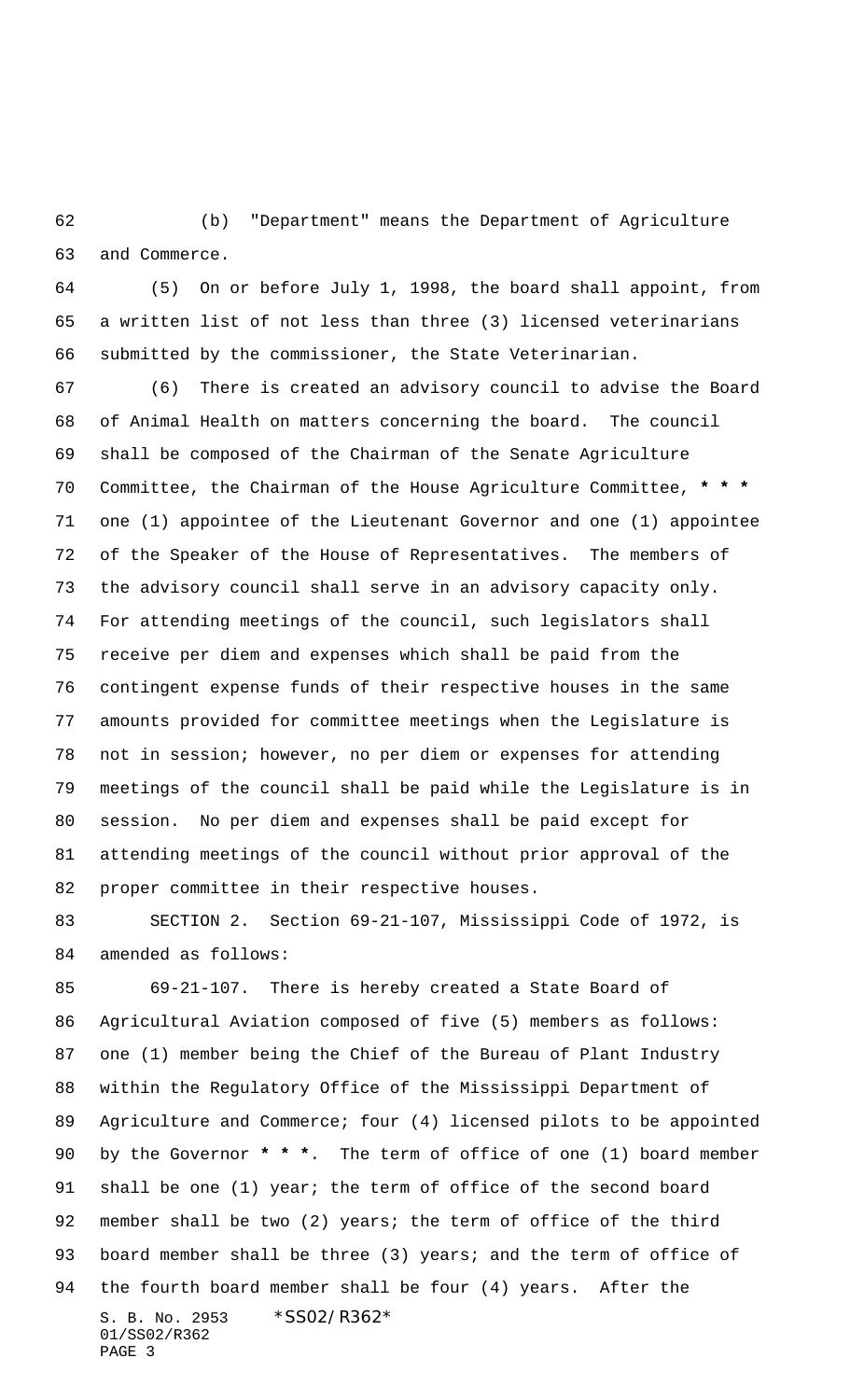initial appointment, succeeding board members shall serve a staggered four-year term of office. Each board member shall serve until his successor is appointed. The Chief of the Bureau of Plant Industry, Mississippi Department of Agriculture and Commerce, shall continue to serve each term by virtue of his office.

 The membership of the board shall elect a chairman at their organizational meeting who shall be one (1) of the four (4) aerial applicators who serve on the board.

 Vacancies on **\* \* \*** said board shall be filled as herein stated by appointment of the Governor.

 A quorum necessary to conduct business shall be a majority of the five (5) board members. Any member who shall not attend two (2) consecutive meetings of the board shall be subject to removal by the Governor. The chairman of the board shall notify the Governor in writing when any such member has failed to attend two (2) consecutive regular meetings.

 Each member of the Agricultural Aviation Board shall receive a per diem as is authorized by law and actual expenses as provided by law incidental to attending meetings of said board, and other authorized business as provided by board authorization as spread on the board minutes. Said board shall not be paid for more than fifteen (15) meetings in any one (1) calendar year.

 SECTION 3. Section 73-17-7, Mississippi Code of 1972, is amended as follows:

S. B. No. 2953 \*SS02/R362\* 01/SS02/R362 73-17-7. (1) There is hereby created the Mississippi State Board of Nursing Home Administrators. This board shall consist of seven (7) persons, in addition to the State Health Officer, or his designee, who shall be an ex-officio member without voting privilege, to be appointed by the Governor with the advice and consent of the Senate, each of whom shall be a qualified elector of the State of Mississippi **\* \* \***. In making initial appointments, three (3) members shall be appointed for a term of

```
PAGE 4
```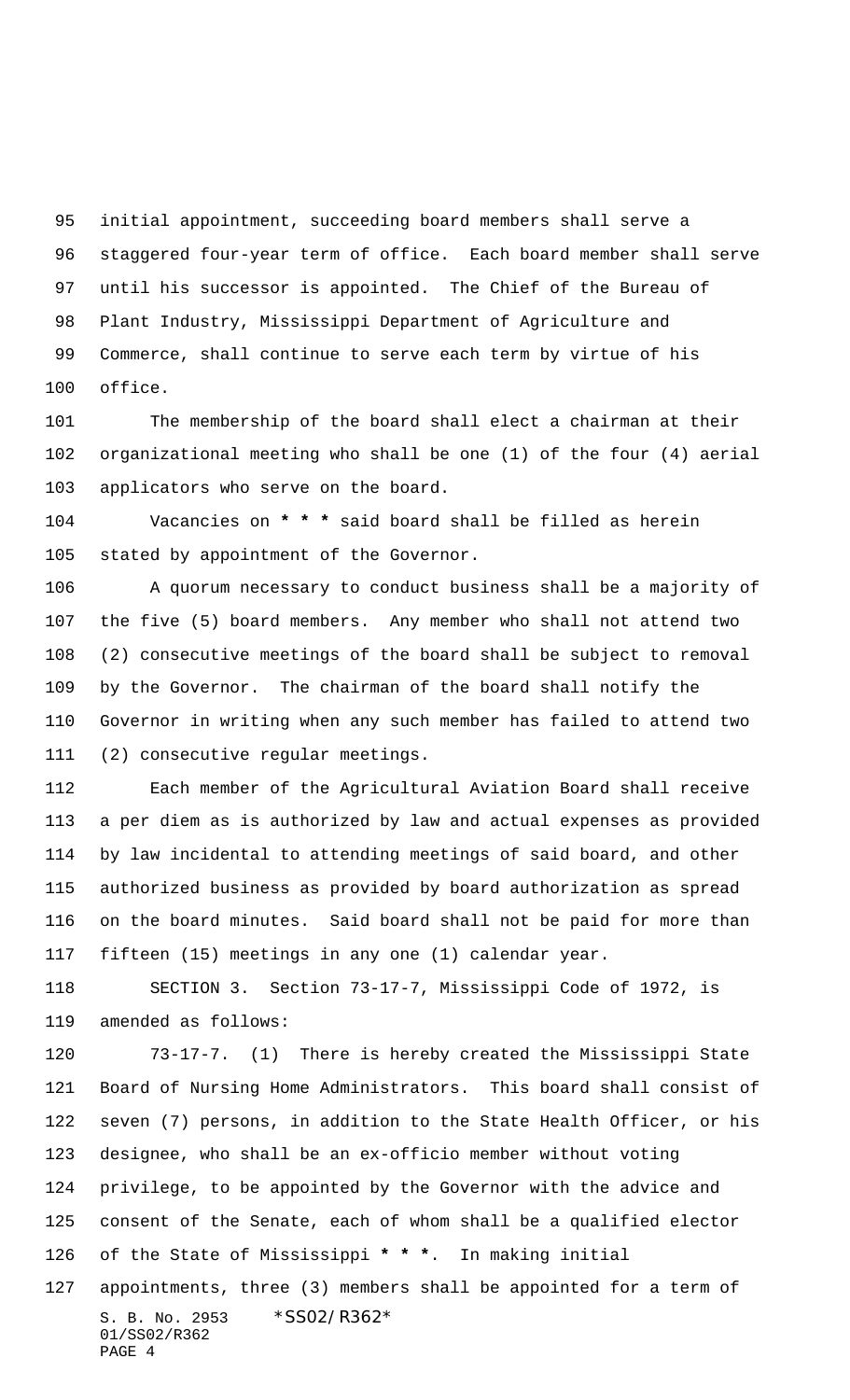two (2) years; two (2) members shall be appointed for terms of 129 three (3) years; and two (2) members for terms of four (4) years; and until their successors are appointed and qualified; thereafter, the terms of the members of **\* \* \*** said board shall be for four (4) years and until their successors are appointed and qualified. In the event of the occurrence of a vacancy during the term of office of its incumbent, such vacancy shall be filled for the unexpired portion of the term. The members of this board shall include the following:

 (a) One (1) educator with expertise in the field of health care and associated at the time of his appointment with an institution of higher learning within the State of Mississippi.

(b) A registered nurse.

 (c) A licensed and practicing medical doctor or physician.

 (d) Three (3) licensed and practicing nursing home administrators, no more than one (1) of whom shall be from the same Supreme Court district, who shall have had at least five (5) years' actual experience as a nursing home administrator.

(e) A hospital administrator.

 Only the board members who are nursing home administrators may have a direct financial interest in any nursing home.  **\* \* \***

 Vacancies occurring on the board shall be filled by appointment by the Governor of individuals having the same prerequisite qualifications as required by this section for the vacancy being filled. **\* \* \***

S. B. No. 2953 \*SS02/R362\* 01/SS02/R362 PAGE 5 (2) The board shall organize by selecting annually from its members a chairman and a vice-chairman, and may do all things necessary and convenient for carrying into effect the provisions of this chapter and may, from time to time, promulgate rules and regulations. Each member of the board shall receive a per diem as provided in Section 25-3-69, plus travel and reasonable necessary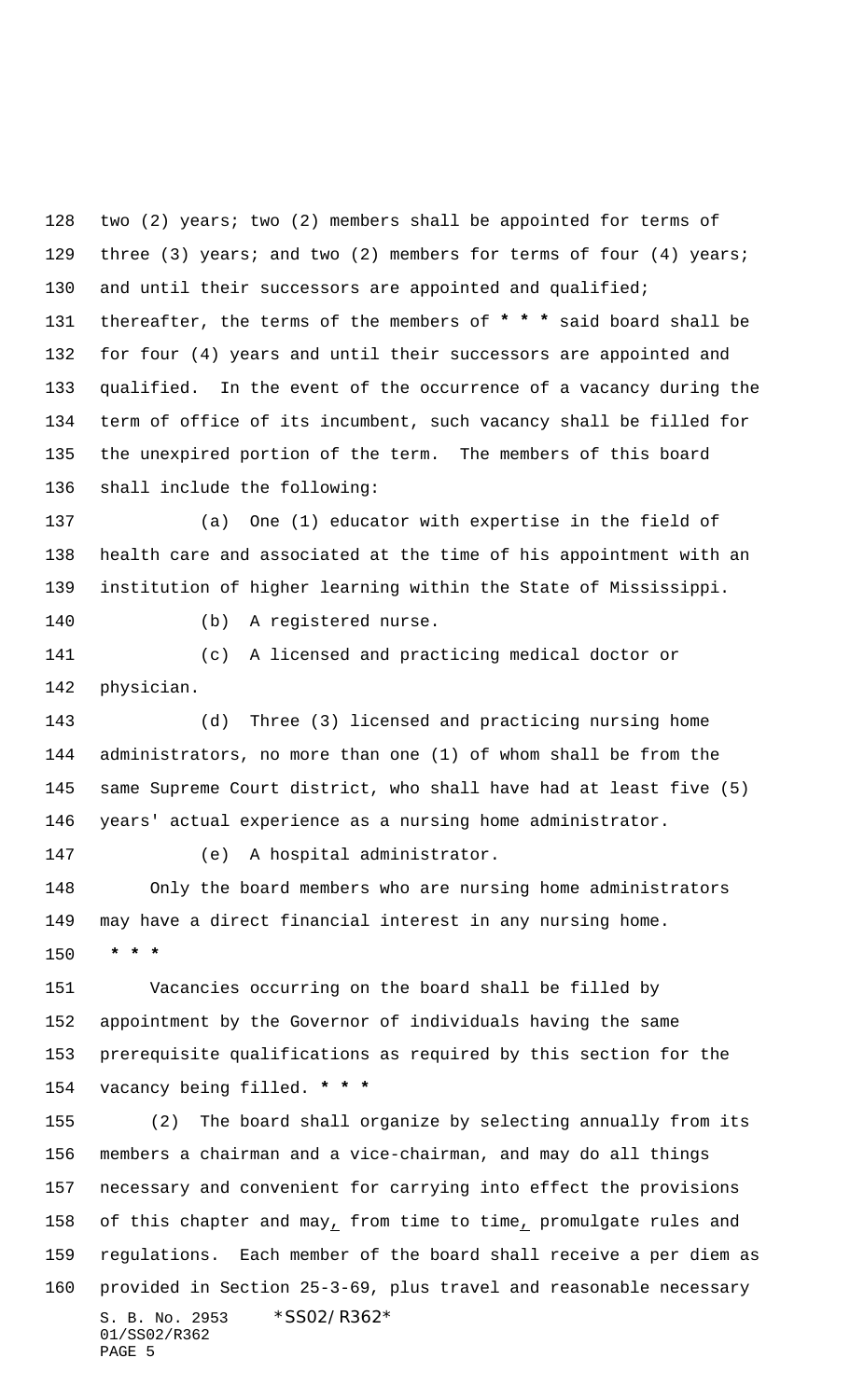expenses incidental to the attendance at each meeting as provided in Section 25-3-41. Any member who shall not attend two (2) consecutive meetings of the board shall be subject to removal by the Governor. The chairman of the board shall notify the Governor in writing when any such member has failed to attend two (2) consecutive regular meetings.

(3) The board shall adopt a seal.

 (4) The board is hereby authorized to acquire office space and to employ such personnel as shall be necessary in the performance of its duties, including a secretary-treasurer, who shall be bonded in an amount to be fixed by the board, but in no event less than the amount of Five Thousand Dollars (\$5,000.00).

 (5) All fees and any other monies received by the board shall be deposited in a special fund that is created in the State Treasury. The monies in the special fund shall be subject to all provisions of the state budget laws that are applicable to special fund agencies. Any interest earned on this special fund shall be credited by the State Treasurer to the fund and shall not be paid into the State General Fund.

 SECTION 4. Section 73-15-9, Mississippi Code of 1972, is amended as follows:

S. B. No. 2953 \*SS02/R362\* 01/SS02/R362 PAGE 6 73-15-9. (1) There is hereby created a board to be known as the Mississippi Board of Nursing, composed of thirteen (13) members, two (2) of whom shall be nurse educators; three (3) of whom shall be registered nurses in clinical practice, two (2) to have as basic nursing preparation an associate degree or diploma and one (1) to have as basic nursing preparation a baccalaureate 188 degree; one (1) of whom shall be a registered nurse at large; one (1) of whom shall be a registered nurse practitioner; four (4) of whom shall be licensed practical nurses; one (1) of whom shall be a licensed physician who shall always be a member of the State Board of Medical Licensure; and one (1) of whom shall represent consumers of health services. There shall be at least one (1)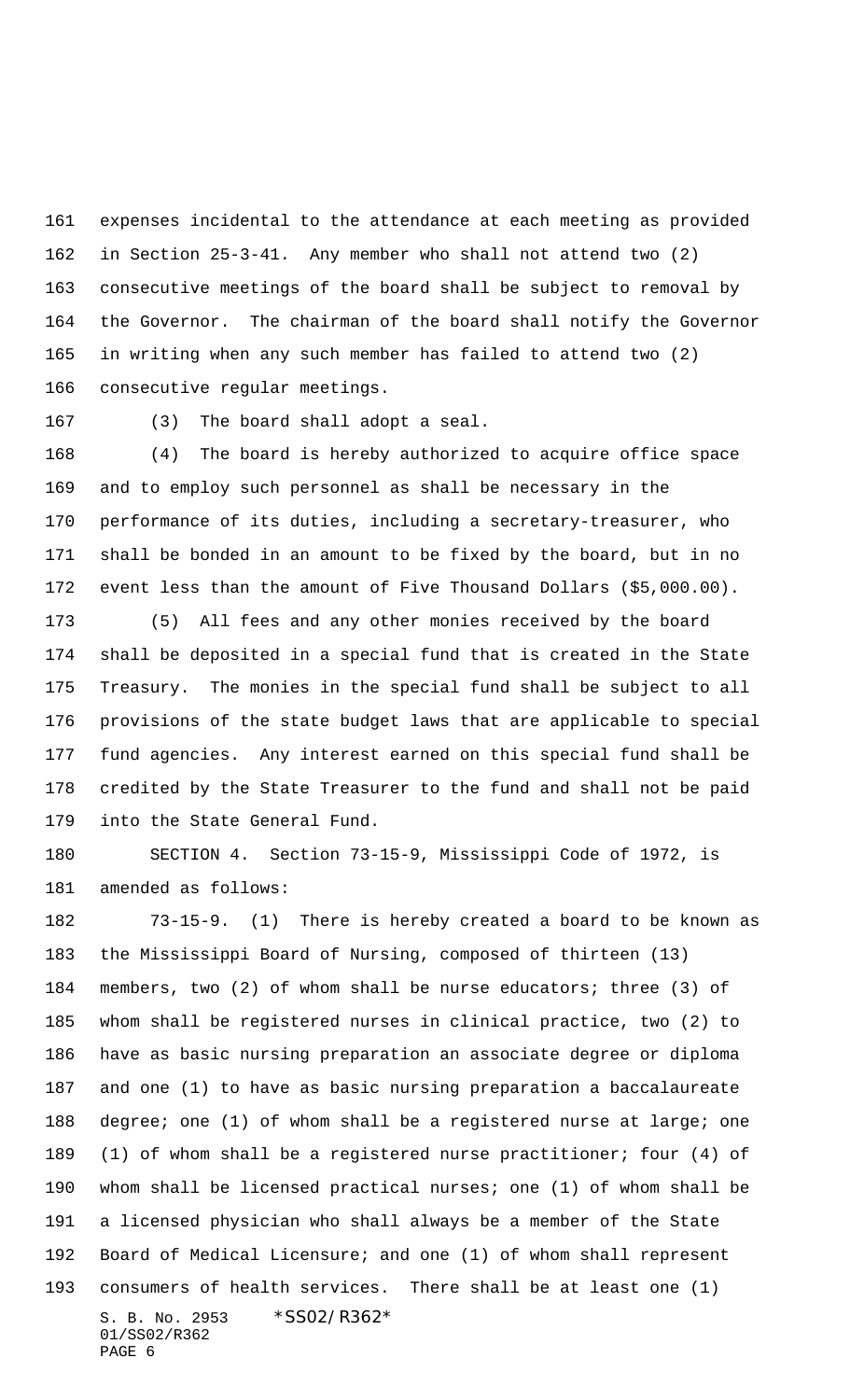board member from each congressional district in the state; provided, however, that the physician member, the consumer representative member and one (1) registered nurse member shall be at large always.

 (2) Members of the Mississippi Board of Nursing **\* \* \*** shall be appointed by the Governor, with the advice and consent of the Senate **\* \* \***. Appointments made to fill vacancies for unexpired terms shall be for the duration of such terms and until a successor is duly appointed.

 (3) Members of the board shall be appointed in staggered terms for four (4) years or until a successor shall be duly qualified. No member may serve more than two (2) consecutive full terms. Members of the board serving on July 1, 1988, shall continue to serve for their appointed terms.

 (4) Vacancies occurring by reason of resignation, death or otherwise shall be filled by appointment of the Governor **\* \* \*** in accordance with the provisions for making full-term appointments. All vacancy appointments shall be for the unexpired terms.

 (5) Any member may be removed from the board by the Governor after a hearing by the board and provided such removal is recommended by the executive committee of the affected group.

 SECTION 5. Section 73-13-5, Mississippi Code of 1972, is amended as follows:

S. B. No. 2953 \*SS02/R362\* 01/SS02/R362 73-13-5. A State Board of Registration for Professional Engineers and Land Surveyors is hereby created whose duty it shall be to administer the provisions of this chapter. The board shall consist of five (5) registered professional engineers, who shall be appointed by the Governor **\* \* \***, and shall have the qualifications required by Section 73-13-7, and two (2) registered professional land surveyors who are not registered professional engineers, who shall be appointed by the Governor **\* \* \*** and **\* \* \*** shall have the qualifications required by Section 73-13-77. The members of the board shall be appointed from the above nominees.

PAGE 7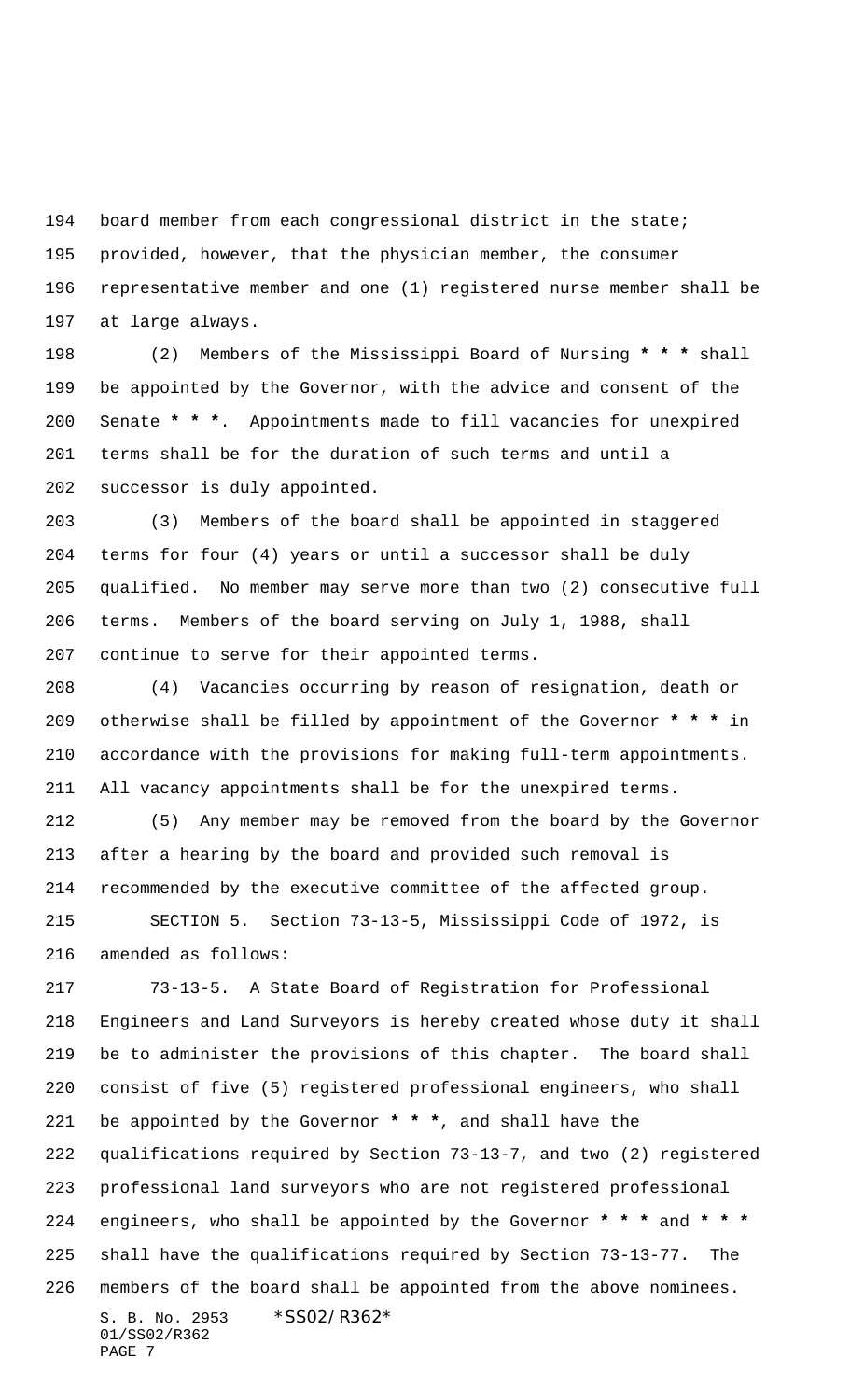The board so appointed shall have one (1) engineer member from each of the three (3) state Supreme Court districts, and two (2) engineer members appointed from the state at large to serve the following terms: the three (3) members first appointed from the three (3) Supreme Court districts shall serve for four (4) years and the two (2) members first appointed from the state at large shall serve two (2) years, from the date of their appointment, or until their successors are duly appointed and qualified, and the members recommended by the Mississippi Association of Land Surveyors shall be appointed from the state at large and serve for four (4) years, or until their successors are duly appointed and qualified. Each member of the board shall receive a certificate of appointment from the Governor, and before beginning his term of office he shall file with the Secretary of State the constitutional oath of office. On the expiration of the term of any member, the Governor shall in the manner hereinbefore provided appoint for a term of four (4) years a registered professional engineer having the qualifications required by Section 73-13-7, or a registered professional land surveyor having the qualifications required by Section 73-13-77 to take the place of the member of the board whose term is about to expire. Each member shall hold office until the expiration of the term for which such member is appointed or until a successor shall have been duly appointed and shall have qualified.

 It shall not be considered the duty of the State of Mississippi to provide office space and office equipment for the board herein created.

 No member of the board shall, during the term of his office or thereafter, be required to defend any action for damages in any of the courts of this state where it is shown that said damage followed or resulted from any of the official acts of said board in the performance of its powers, duties or authority as set forth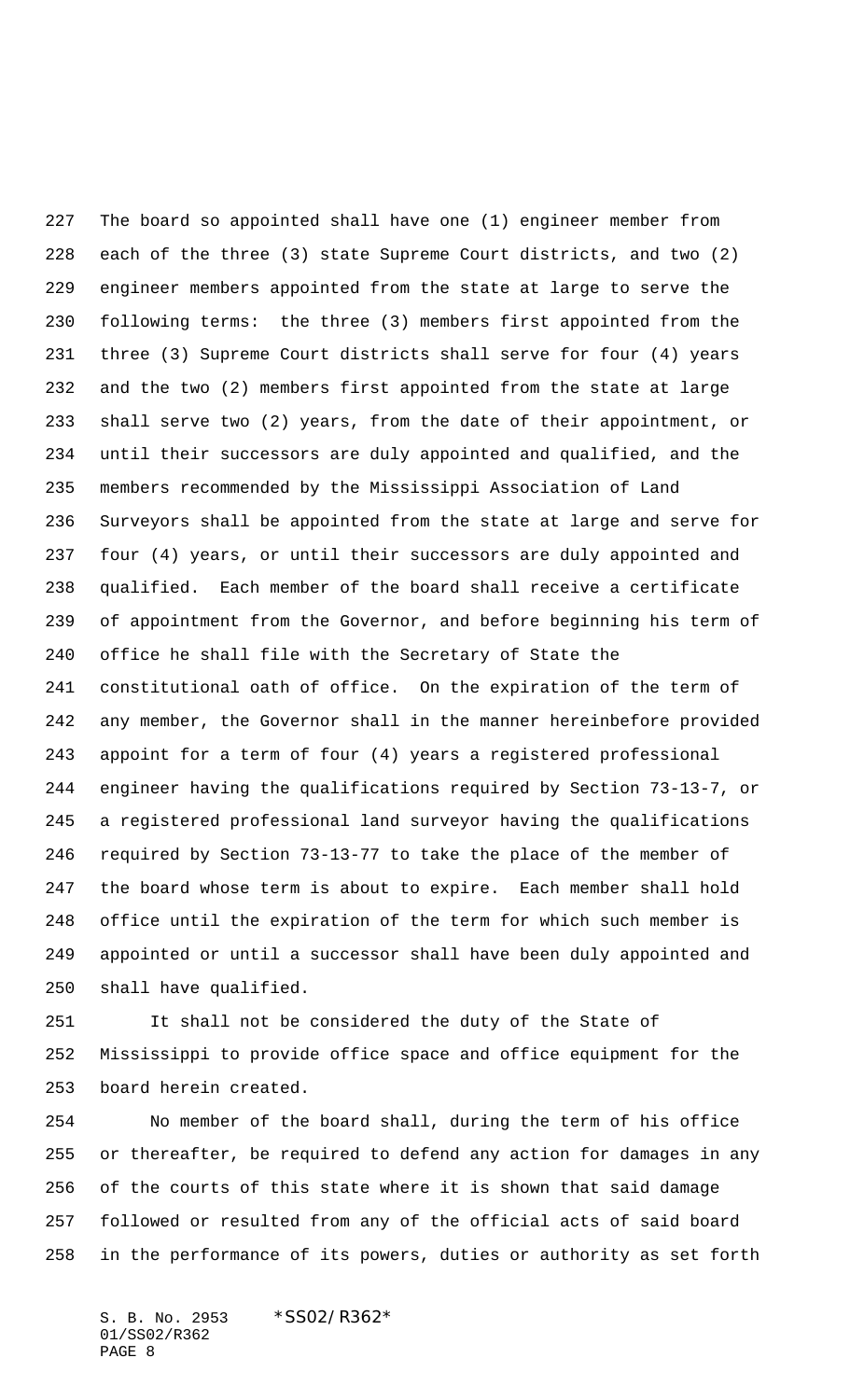in this chapter. Any such action filed shall upon motion be dismissed, at the cost of the plaintiff, with prejudice.

 SECTION 6. Section 73-11-43, Mississippi Code of 1972, is amended as follows:

 73-11-43. There is hereby created the State Board of Funeral Service which shall consist of seven (7) members, one (1) funeral service licensee and one (1) funeral director licensee to be appointed from each Mississippi Supreme Court district. Three (3) members shall have been licensed for the practice of funeral service under this chapter for five (5) consecutive years and/or have had at least five (5) consecutive years' experience as a funeral director and embalmer in this state immediately preceding his appointment. Three (3) members shall have been licensed for the practice of funeral directing under this chapter for five (5) consecutive years and/or have had at least five (5) consecutive years' experience as a funeral director immediately preceding his appointment. One (1) member shall be a public member and be appointed from the public at large. The members of the board shall be appointed by the Governor with the advice and consent of the Senate. All appointments shall be for terms of four (4) years from the expiration date of the previous term. No board member shall serve more than two (2) consecutive full terms. Vacancies in office shall be filled by appointment by the Governor in the same manner as the appointment to the position which becomes vacant, subject to the advice and consent of the Senate at the next regular session of the Legislature. **\* \* \*** Nothing in this chapter or any other statute shall preclude the members of the State Embalming Board from serving as members of the State Board of Funeral Service.

 SECTION 7. Section 73-9-7, Mississippi Code of 1972, is amended as follows:

S. B. No. 2953 \*SS02/R362\* 01/SS02/R362 PAGE 9 73-9-7. The duties of the Mississippi State Board of Dental Examiners, or "the board," shall be to carry out the purposes and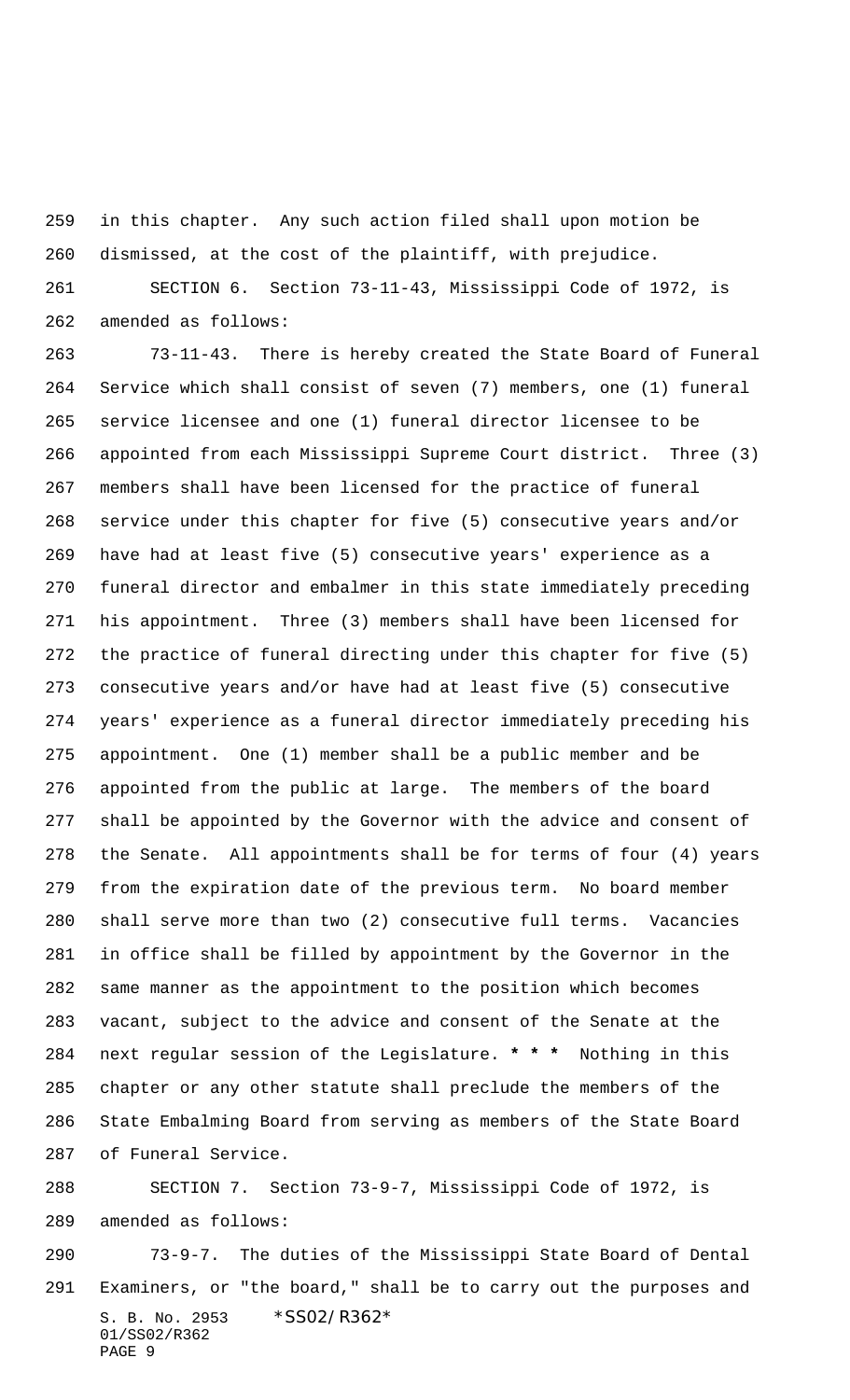provisions of the laws pertaining to the practice of dentistry and dental hygiene. The board shall consist of seven (7) regularly licensed, registered and practicing dentists, each a graduate of an accredited college of dentistry and each a regularly licensed, registered and practicing dentist within the State of Mississippi for a period of five (5) or more years next preceding his appointment. No dentist shall be eligible for appointment who is connected in any way with any school of dentistry or the dental supply business.

 In addition, the board shall include one (1) member who shall be a regularly licensed, registered dental hygienist with at least five (5) years' practical experience. The dental hygienist member shall be appointed by the Governor from the state at large **\* \* \***. The dental hygienist member shall serve for a term of four (4) years and may succeed himself or herself in office. **\* \* \*** The terms of the dental hygienist member shall be computed from July 1, 1995.

 Except as hereinafter provided, each member of the board shall hold office for the particular term of four (4) years to which he is appointed as differentiated and set out in this section and until his successor shall be duly appointed and qualified. Any appointment made to fill a vacancy or to replace an incumbent holding over shall terminate in accordance with the designation of the particular term as set out below and until his successor is duly appointed and qualified.

S. B. No. 2953 \*SS02/R362\* 01/SS02/R362 PAGE 10 Except for the original appointments, the term of each of the seven (7) dentist appointees provided for herein shall be for a period of four (4) years and shall terminate on and after June 30th of the year set out below for each appointive position: Appointments one (1) and two (2) in 1964 and each fourth year thereafter; appointment three (3) in 1965 and each fourth year thereafter; appointment four (4) in 1966 and each fourth year thereafter; and appointments five (5) and six (6) in 1967 and each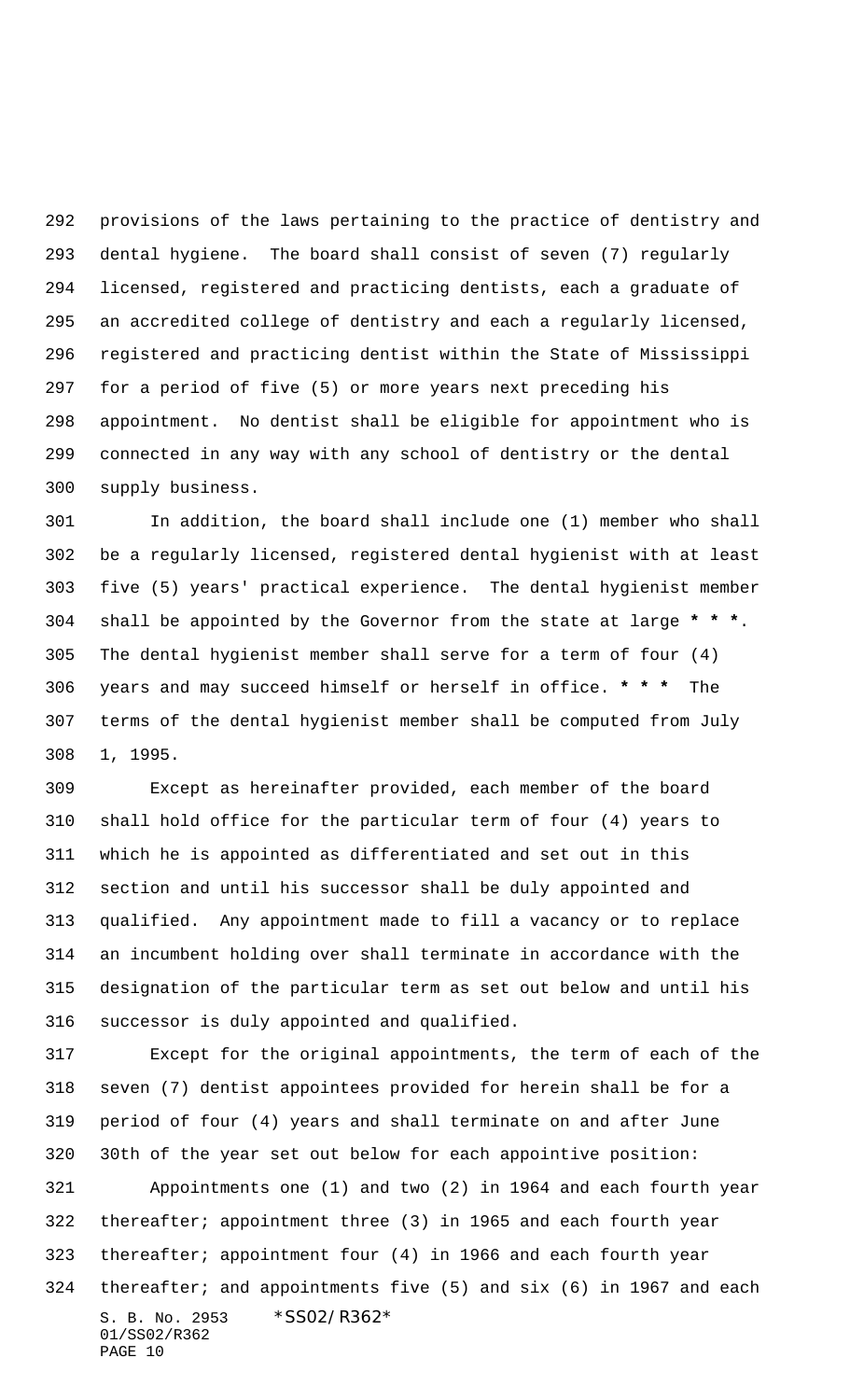fourth year thereafter. Each subsequent appointment shall be made 326 in chronological order of respective expiration dates; provided, however, that each appointee holding office at the time of passage of this chapter shall continue to serve until the expiration date of the period for which he was appointed, and appointment of such incumbent's successors shall be made in order of the expiration dates of their present commissions.

 Upon July 1, 1982, the Governor shall appoint one (1) dentist member of the board from the state at large, with the advice and consent of the Senate.

 Upon expiration of the term of office of any of the six (6) members of the board who are appointed from districts, the Governor shall appoint his successor **\* \* \***. From and after July 1, 1991, all appointments to the Mississippi State Board of Dental Examiners shall be with the advice and consent of the Senate.

 In accordance with the provisions of this section, the Governor shall appoint one (1) member of the board from each dental district as follows:

 Dental District One: Alcorn, Benton, Calhoun, Chickasaw, Choctaw, Clay, Itawamba, Lafayette, Lee, Lowndes, Marshall, Monroe, Oktibbeha, Pontotoc, Prentiss, Tippah, Tishomingo, Union, Webster;

 Dental District Two: Bolivar, Carroll, Coahoma, DeSoto, Grenada, Holmes, Humphreys, Issaquena, Leflore, Montgomery, Panola, Quitman, Sharkey, Sunflower, Tallahatchie, Tate, Tunica, Washington, Yalobusha, Yazoo;

 Dental District Three: Attala, Clarke, Covington, Forrest, Jasper, Jones, Kemper, Lamar, Lauderdale, Leake, Neshoba, Newton, Noxubee, Perry, Scott, Smith, Wayne, Winston;

 Dental District Four: Hinds, Madison, Rankin, Warren; Dental District Five: George, Greene, Hancock, Harrison, Jackson, Pearl River, Stone;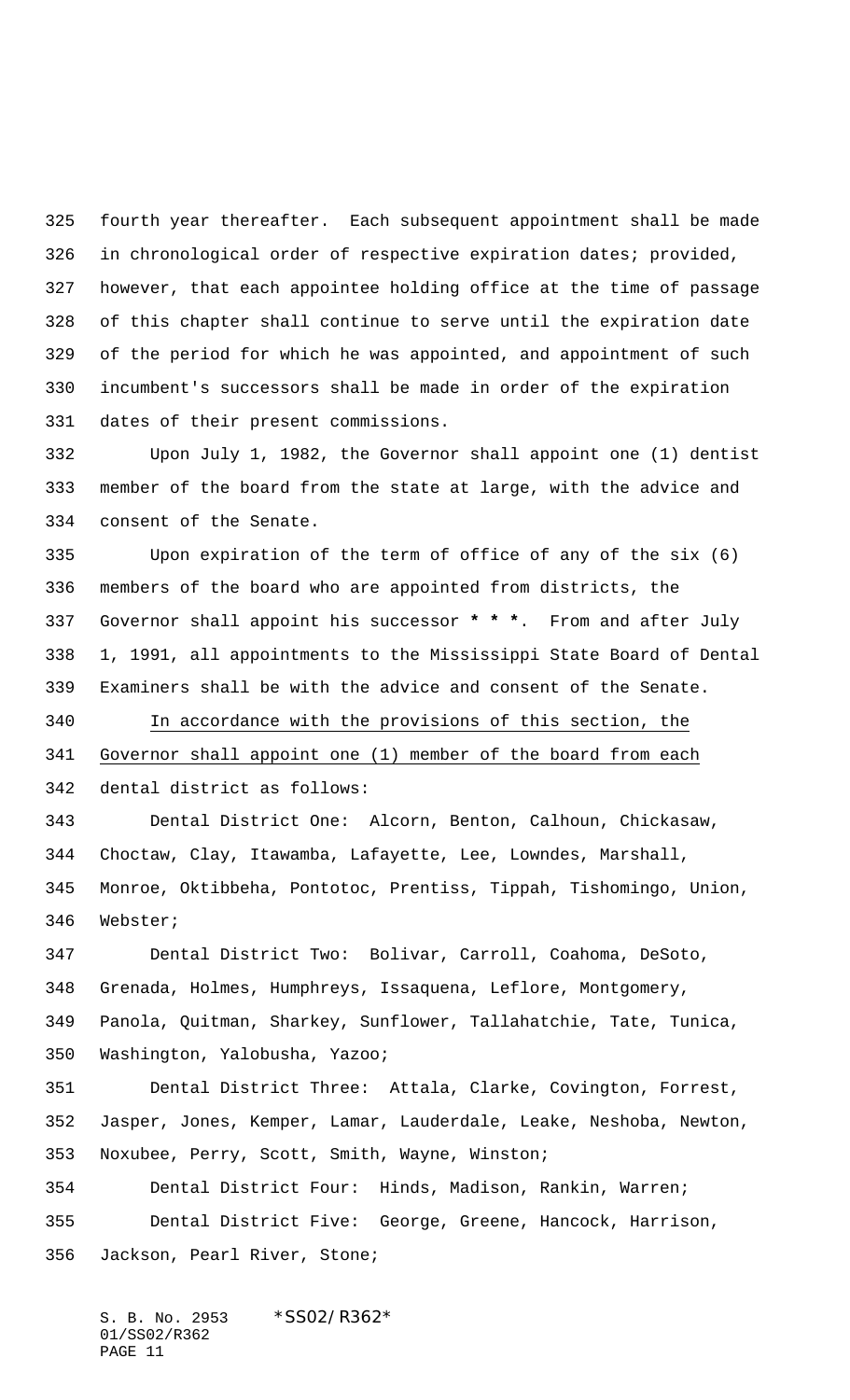Dental District Six: Adams, Amite, Claiborne, Copiah, Franklin, Jefferson Davis, Jefferson, Lawrence, Lincoln, Marion, Pike, Simpson, Walthall, Wilkinson.

 **\* \* \***

 It is the purpose of this section that no more than one (1) appointee of the six (6) members appointed from districts shall serve from any district at any one (1) time; provided, however, that the members serving on the effective date of this section shall continue until their term of office has expired. All subsequent appointments of the six (6) members appointed from districts shall be made in accordance with the provisions of this section and shall be designated by district **\* \* \***.

 **\* \* \***

 SECTION 8. Section 73-19-7, Mississippi Code of 1972, is amended as follows:

S. B. No. 2953 \*SS02/R362\* 01/SS02/R362 73-19-7. The Governor, with the advice and consent of the Senate, shall appoint a State Board of Optometry, consisting of five (5) persons, citizens of Mississippi, each of whom shall be a nonmedical man or woman actually engaged in the practice of optometry for five (5) years next preceding his appointment. Within ninety (90) days after March 25, 1974, the Governor shall appoint: one (1) member for a term of one (1) year, one (1) member for a term of two (2) years, one (1) member for a term of three (3) years, one (1) member for a term of four (4) years, and one (1) member for a term of five (5) years; and upon the expiration of all such terms their successors shall be appointed by the Governor for a term of five (5) years. From and after July 1, 1983, the appointments to the board shall be made with one (1) member to be appointed from each of the congressional districts as existing on January 1, 1980; provided that the present members of the State Board of Optometry whose terms have not expired by July 1, 1983, shall continue to serve until their terms of office have expired. Each member shall remain in office after the expiration

PAGE 12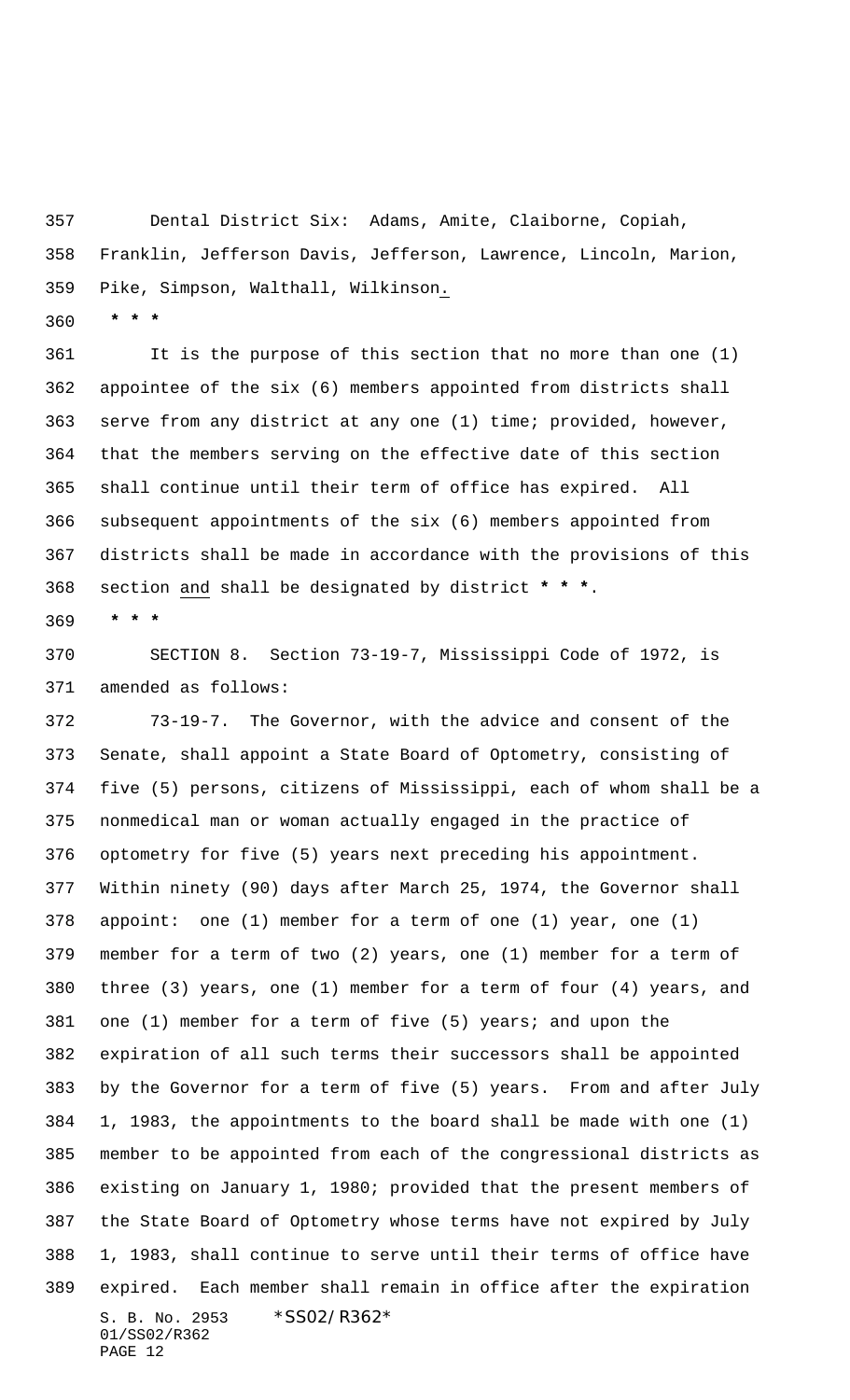of his term until his successor shall be duly appointed and qualified.

 No person so appointed shall be a stockholder in or a member of the faculty or of the board of trustees of any school of optometry, or serve to exceed two (2) five-year terms.

 Vacancies on said board shall be filled by appointment by the Governor, with the advice and consent of the Senate **\* \* \***.

 SECTION 9. Section 73-21-75, Mississippi Code of 1972, is amended as follows:

 73-21-75. (1) The State Board of Pharmacy created by former Section 73-21-9 is hereby continued and reconstituted as follows: The board shall consist of seven (7) appointed members. At least one (1) appointment shall be made from each congressional district. Each appointed member of the board shall be appointed by the Governor, with the advice and consent of the Senate **\* \* \***. Of the members appointed, one (1) shall, at the time of appointment, have had five (5) years' experience as a pharmacist at a facility holding an institutional permit, and one (1) shall, at the time of appointment, have had five (5) years' experience as a pharmacist at a facility holding a retail permit. Any person appointed to the board shall be limited to two (2) full terms of office during any fifteen-year period, including any member serving on May 14, 1992.

 (2) The members of the board appointed and serving prior to July 1, 1983, whose terms have not expired by July 1, 1983, shall serve the balance of their terms as members of the reconstituted board, and they shall be considered to be from the same congressional districts from which they were originally appointed if they still reside therein, even if the district boundaries have changed subsequent to their original appointments. The Governor shall appoint the remaining members of the reconstituted board in the manner prescribed in subsection (1) of this section on July 1,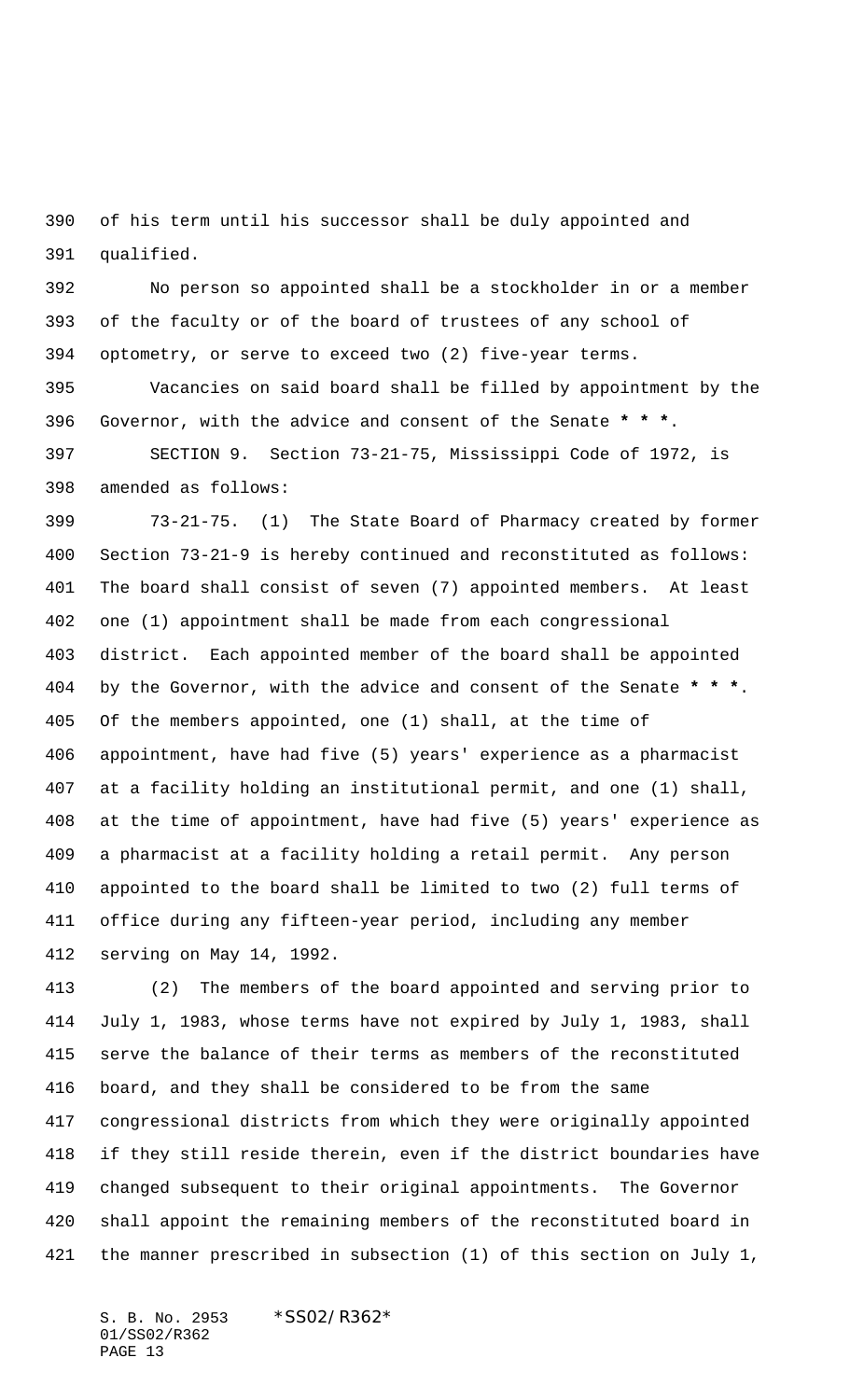1983. The initial members of the reconstituted board shall serve terms of office as follows:

 (a) The term of the member from the First Congressional District shall expire on July 1, 1984; and from and after July 1, 1996, this appointment shall be designated as Post 1.

 (b) The term of the member from the Second Congressional District shall expire on July 1, 1988; and from and after July 1, 1996, this appointment shall be designated as Post 2.

 (c) The term of the member from the Third Congressional District shall expire on July 1, 1986; and from and after July 1, 1996, this appointment shall be designated as Post 3.

 (d) The term of the member from the Fourth Congressional District shall expire on July 1, 1985; and from and after July 1, 1996, this appointment shall be designated as Post 4.

 (e) The term of the member from the Fifth Congressional District shall expire on July 1, 1987; and from and after July 1, 1996, this appointment shall be designated as Post 5.

 (f) The term of one (1) of the members from the state at large shall expire on July 1, 1985; and from and after July 1, 1996, this appointment shall be designated as Post 6.

 (g) The term of the other member from the state at large shall expire on July 1, 1988; and from and after July 1, 1996, this appointment shall be designated as Post 7.

S. B. No. 2953 \*SS02/R362\* 01/SS02/R362 PAGE 14 (3) At the expiration of a term, members of the board shall be appointed in the manner prescribed in subsection (1) of this section for terms of five (5) years from the expiration date of the previous terms. Any vacancy on the board prior to the expiration of a term for any reason, including resignation, removal, disqualification, death or disability, shall be filled by appointment of the Governor in the manner prescribed in subsection (1) of this section for the balance of the unexpired term. **\* \* \***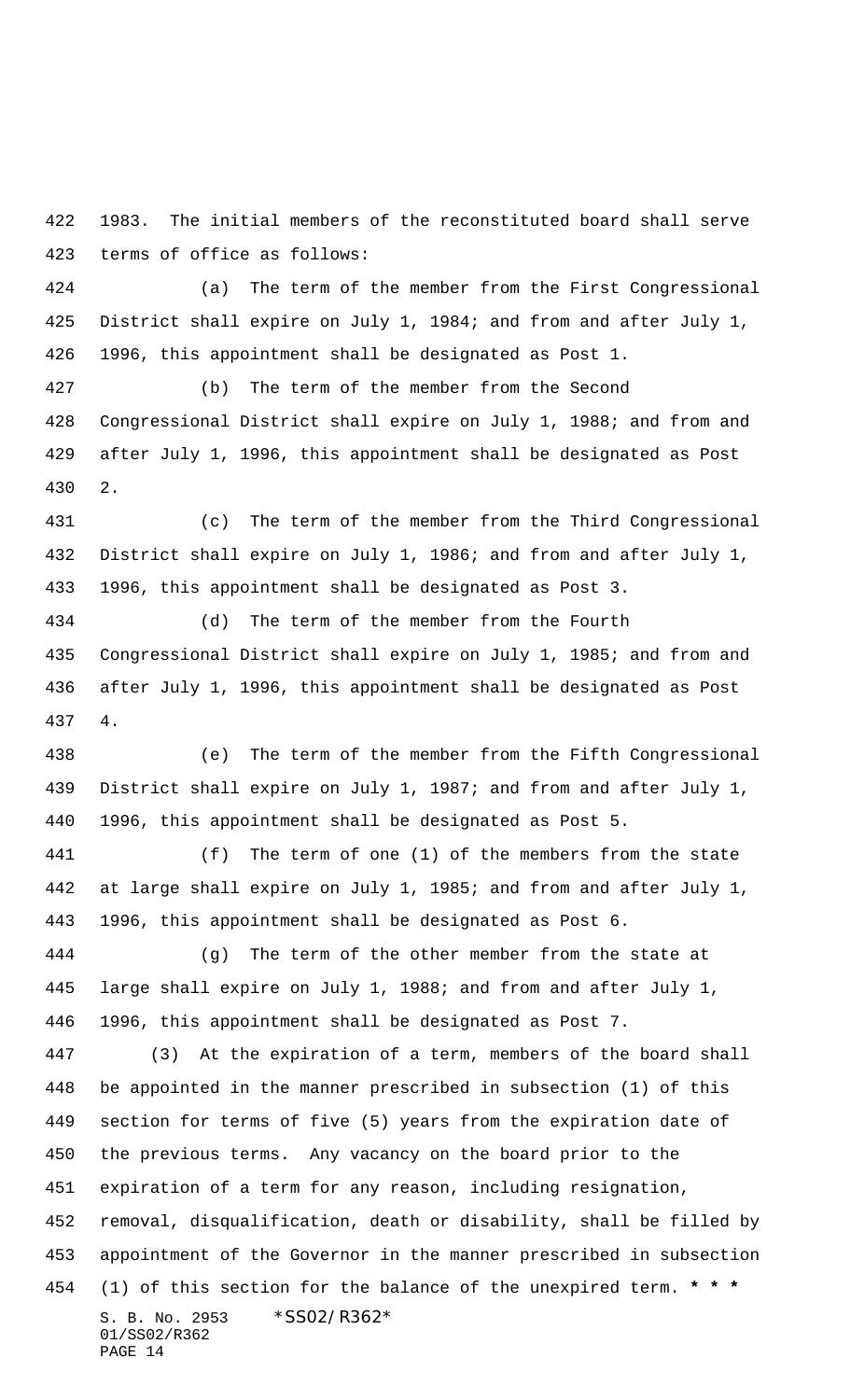The Governor shall fill such vacancies within ninety (90) days after each such vacancy occurs.

 (4) To be qualified to be a member of the board, a person shall:

 (a) Be an adult citizen of Mississippi for a period of at least five (5) years preceding his appointment to the board; (b) Be a pharmacist licensed and in good standing to practice pharmacy in the State of Mississippi;

 (c) Have at least five (5) years' experience as a pharmacist; and

 (d) Be actively engaged full time in the practice of pharmacy in Mississippi.

 (5) The Governor may remove any or all members of the board on proof of unprofessional conduct, continued absence from the state, or for failure to perform the duties of his office. Any member who shall not attend two (2) consecutive meetings of the board for any reason other than illness of such member shall be subject to removal by the Governor. The president of the board shall notify the Governor in writing when any such member has failed to attend two (2) consecutive regular meetings. No removal shall be made without first giving the accused an opportunity to be heard in refutation of the charges made against him, and he shall be entitled to receive a copy of the charges at the time of filing.

 SECTION 10. Section 73-43-3, Mississippi Code of 1972, is amended as follows:

S. B. No. 2953 \*SS02/R362\* 01/SS02/R362 PAGE 15 73-43-3. (1) The State Board of Medical Licensure shall consist of nine (9) physicians. Each of the physicians shall have graduated from a medical school which has been accredited by the liaison committee on medical education as sponsored by the American Medical Association and the Association of American Medical Colleges or from an osteopathic medical school which has been accredited by the Bureau of Professional Education of the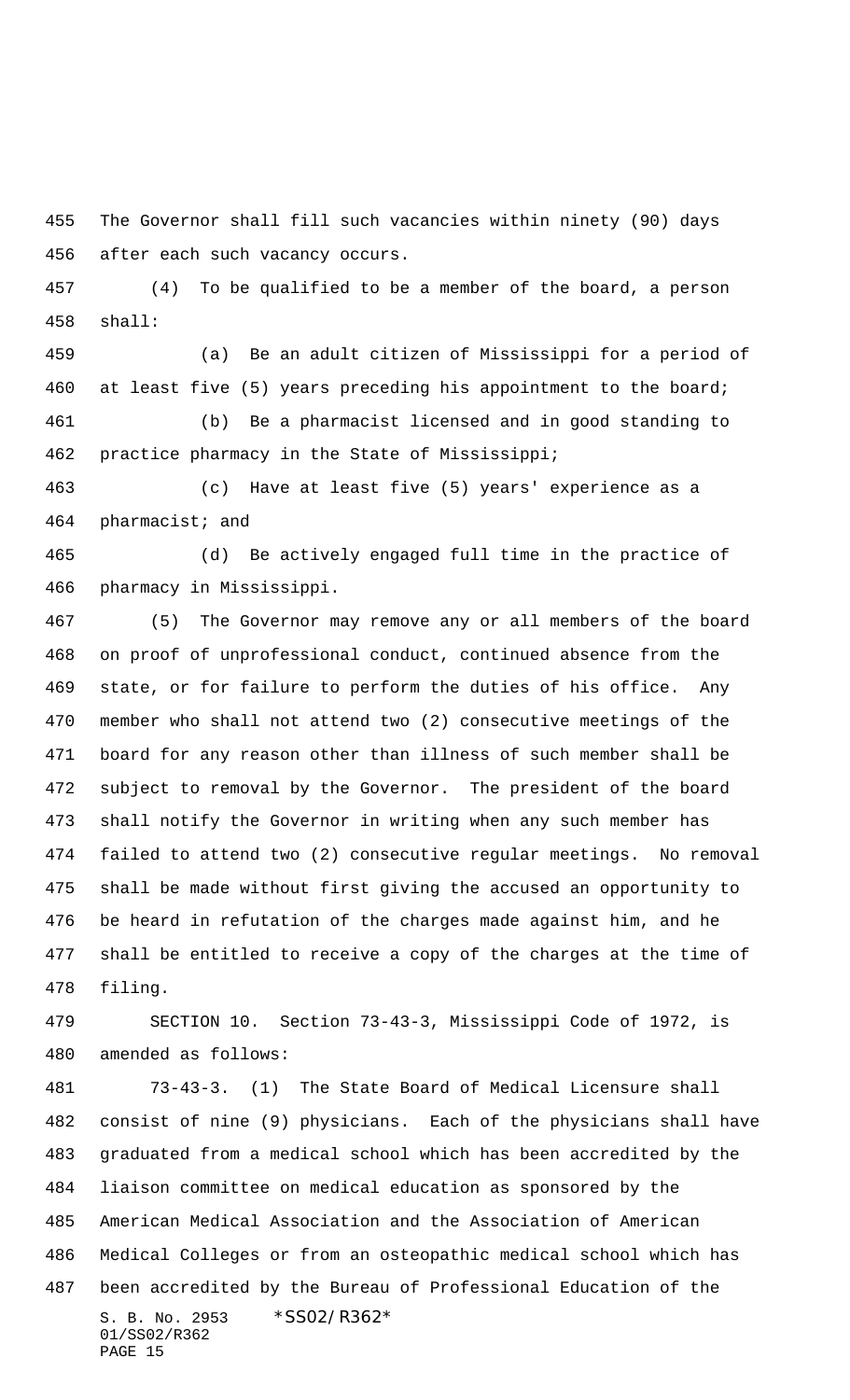American Osteopathic Association, and have at least six (6) years' experience in the practice of medicine. No more than two (2) members of the board shall be a member of the faculty of the University of Mississippi School of Medicine. No more than four (4) members of the board shall be from the same Mississippi Supreme Court district.

 (2) **\* \* \*** The original appointments of the board shall be made no later than June 30, 1980, for terms to begin on July 1, 1980. The Governor shall designate the initial terms of the members as follows: Three (3) members shall be appointed for a term which expires July 1, 1982, three (3) members shall be appointed for a term which expires July 1, 1984, and three (3) members shall be appointed for a term which expires July 1, 1986. Thereafter, all succeeding appointments shall be for terms of six (6) years from the expiration of the previous term. Vacancies in office shall be filled by appointment of the Governor in the same manner as the appointment to the position which becomes vacant, subject to the advice and consent of the Senate at the next regular session of the Legislature.

 SECTION 11. Section 73-30-5, Mississippi Code of 1972, is amended as follows:

S. B. No. 2953 \*SS02/R362\* 01/SS02/R362 PAGE 16 73-30-5. (1) There is hereby established the Mississippi State Board of Examiners for Licensed Professional Counselors which shall consist of five (5) members, one (1) member from each of the five (5) congressional districts of Mississippi, who shall be appointed by the Governor with the advice and consent of the Senate. **\* \* \*** At least two (2) names shall be included from each congressional district. Such appointments shall be made initially within sixty (60) days of the submission of the list of qualified counselors by the Mississippi Counseling Association. Thereafter, all vacancies occurring on the board shall be filled by the Governor within sixty (60) days after the vacancy occurs. **\* \* \*** (2) The board shall consist of five (5) licensed counselors,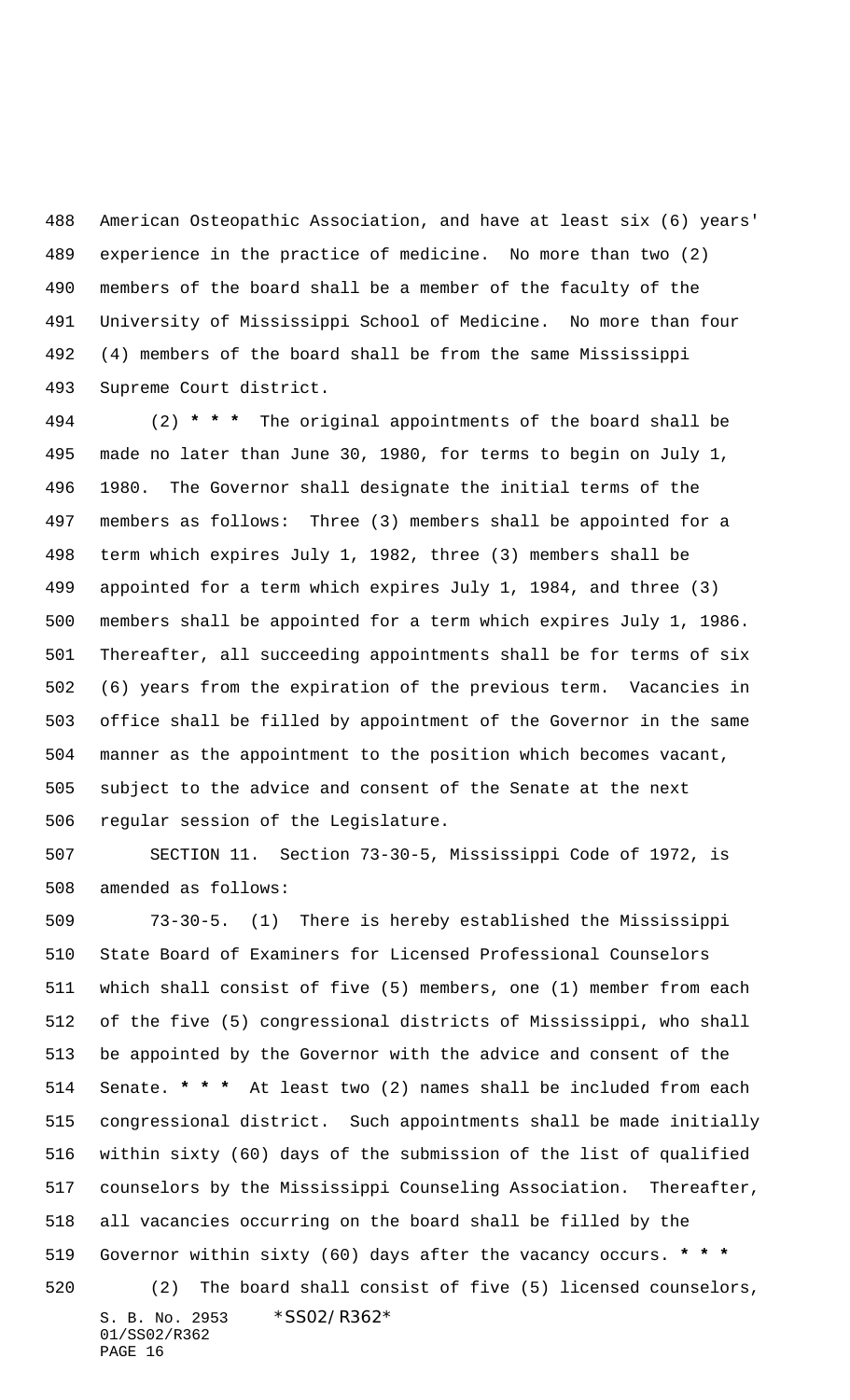three (3) of whom are primarily engaged as licensed counselors in private or institutional practice and two (2) who are primarily engaged in teaching, training or research in counseling at the corporate or university level. All members shall be qualified electors of the State of Mississippi.

 (3) The initial appointments to the board shall be for staggered terms, to be designated by the Governor at the time of appointment as follows: Two (2) members to serve for three (3) years, two (2) members to serve for two (2) years, and one (1) member to serve for one (1) year. Thereafter, all terms shall be for three (3) years. No board member shall succeed himself without waiting a period of three (3) years after having served one (1) full three-year term.

 (4) There shall be appointed to the board no more than one (1) person who is employed by, or receives compensation from, any one (1) institution, organization or partnership at the time of appointment.

 (5) Board members shall be reimbursed for necessary and ordinary expenses and mileage incurred while performing their duties as members of the board, at the rate authorized for public employees, from fees collected for license applications and renewals.

 SECTION 12. Section 73-31-5, Mississippi Code of 1972, is amended as follows:

S. B. No. 2953 \*SS02/R362\* 01/SS02/R362 PAGE 17 73-31-5. (1) There is hereby created a Mississippi State Board of Psychology consisting of seven (7) members who are citizens of the United States and residing in the State of Mississippi. One (1) member of the board shall be a person who is not a psychologist or a mental health professional but who has expressed a continuing interest in the field of psychology. Each board member shall otherwise be licensed under this chapter. At all times the board shall be composed of three (3) members who are faculty at institutions of higher learning that grant doctoral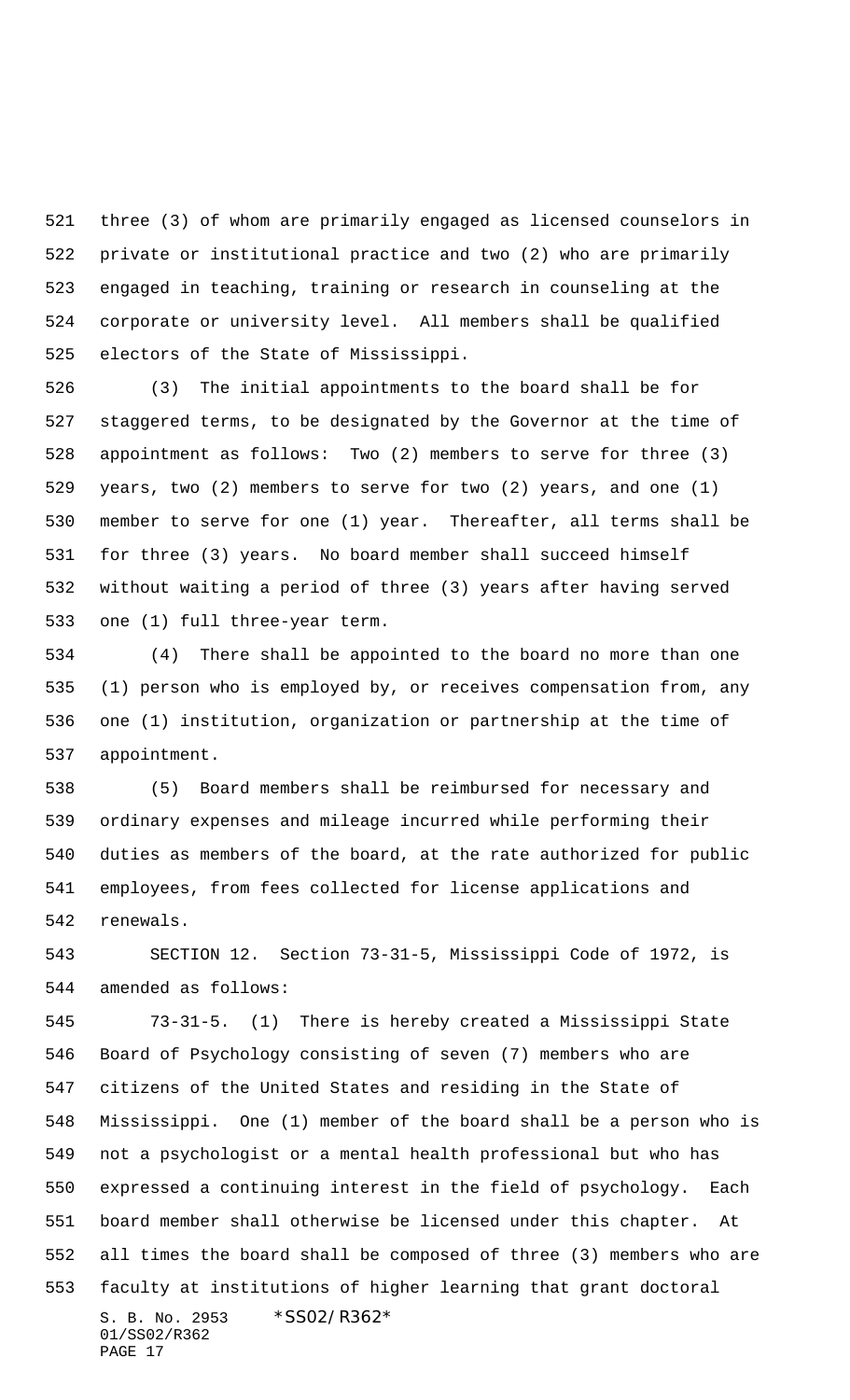degrees, or staff or faculty of an American Psychological Association approved doctoral level internship. Three (3) members of the board shall be engaged in the professional practice of psychology. The membership of the board shall reflect a diversity of practice specialties.

 (2) When the term of each psychologist member ends the Governor shall, within thirty (30) days, appoint as his successor, for a term of five (5) years, a psychologist who holds a doctoral degree from an institution of higher education and who has been licensed under this chapter. When the term of the member who is not a psychologist ends, the Governor shall, within thirty (30) days, appoint a qualified person as his successor for a term of five (5) years. No board member shall serve for consecutive terms. Any vacancy occurring in the board membership other than by expiration of term shall be filled by the Governor by appointment for the unexpired term of such member. **\* \* \*** Each board member shall receive a certificate of appointment from the Governor before entering on the discharge of his duties, and within thirty (30) days from the effective date of his appointment shall subscribe an oath for the faithful performance of his official duty before any officer authorized to administer oaths in this state, and shall file the same with the Secretary of State. To enable the board to have regular, planned changes in membership the following one-time changes in length of terms of board members is enacted:

 (a) One (1) of the two (2) practice members appointed in 1998 will serve a three-year term.

 (b) The practice member appointed in 2002 will serve a three-year term.

 (c) One of the two (2) academic members appointed in 2002 will serve a four-year term.

S. B. No. 2953 \*SS02/R362\* 01/SS02/R362 PAGE 18 (3) The Governor may remove any board member for misconduct, incompetency, or neglect of duty after giving the board member a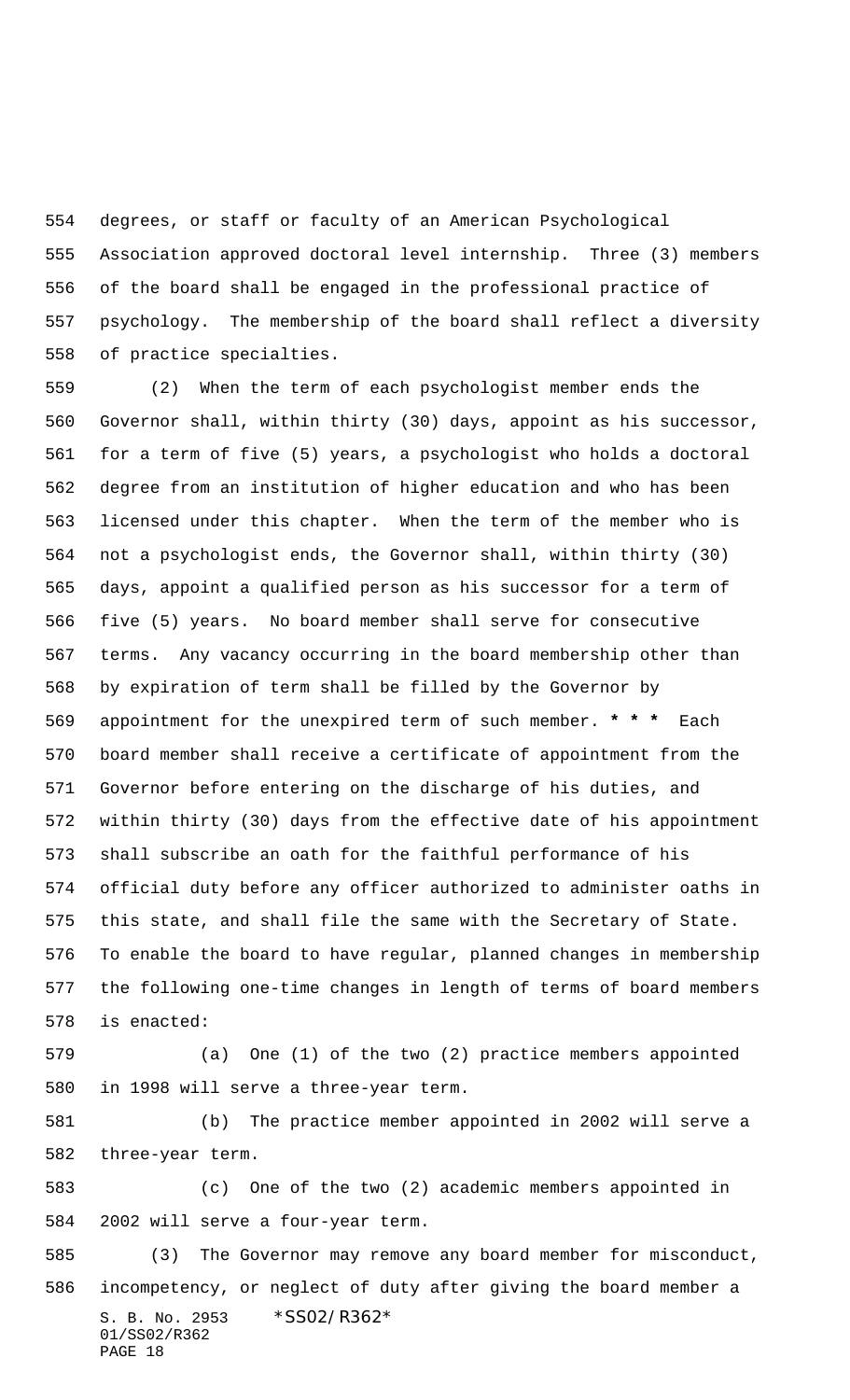written statement of the charges and an opportunity to be heard thereon.

 (4) Each board member shall serve without compensation, but shall receive actual traveling and incidental expenses necessarily incurred while engaged in the discharge of official duties.

 This section shall stand repealed from and after July 1, 2001.

 SECTION 13. Section 73-39-5, Mississippi Code of 1972, is amended as follows:

 73-39-5. There shall be a Board of Veterinary Medicine composed of five (5) members, with at least one (1) member from each of the Supreme Court districts of the state and not more than two (2) members from the same Supreme Court district. All members of the Board of Veterinary Medicine shall be veterinarians who have practiced in this state for a period of not less than five (5) years and shall be graduates of a bona fide school of veterinary medicine recognized by and approved by the Bureau of Animal Industry of the United States Department of Agriculture and also by the American Veterinary Medical Association. In making the first appointments to the Board of Veterinary Medicine, the Governor shall designate one (1) member to serve for one (1) year, one (1) for two (2) years, one (1) for three (3) years, one (1) for four (4) years, and one (1) for five (5) years. After the expiration of the terms of all original board members, the terms of each member of the board shall be for five (5) years, or for the unexpired term. The Governor shall fill all vacancies on the board as they shall occur by appointment **\* \* \***.From and after July 1, 1980, all appointments to the Board of Veterinary Medicine shall be with the advice and consent of the Senate. A majority of the board shall constitute a quorum.

 SECTION 14. Section 73-53-8, Mississippi Code of 1972, is amended as follows: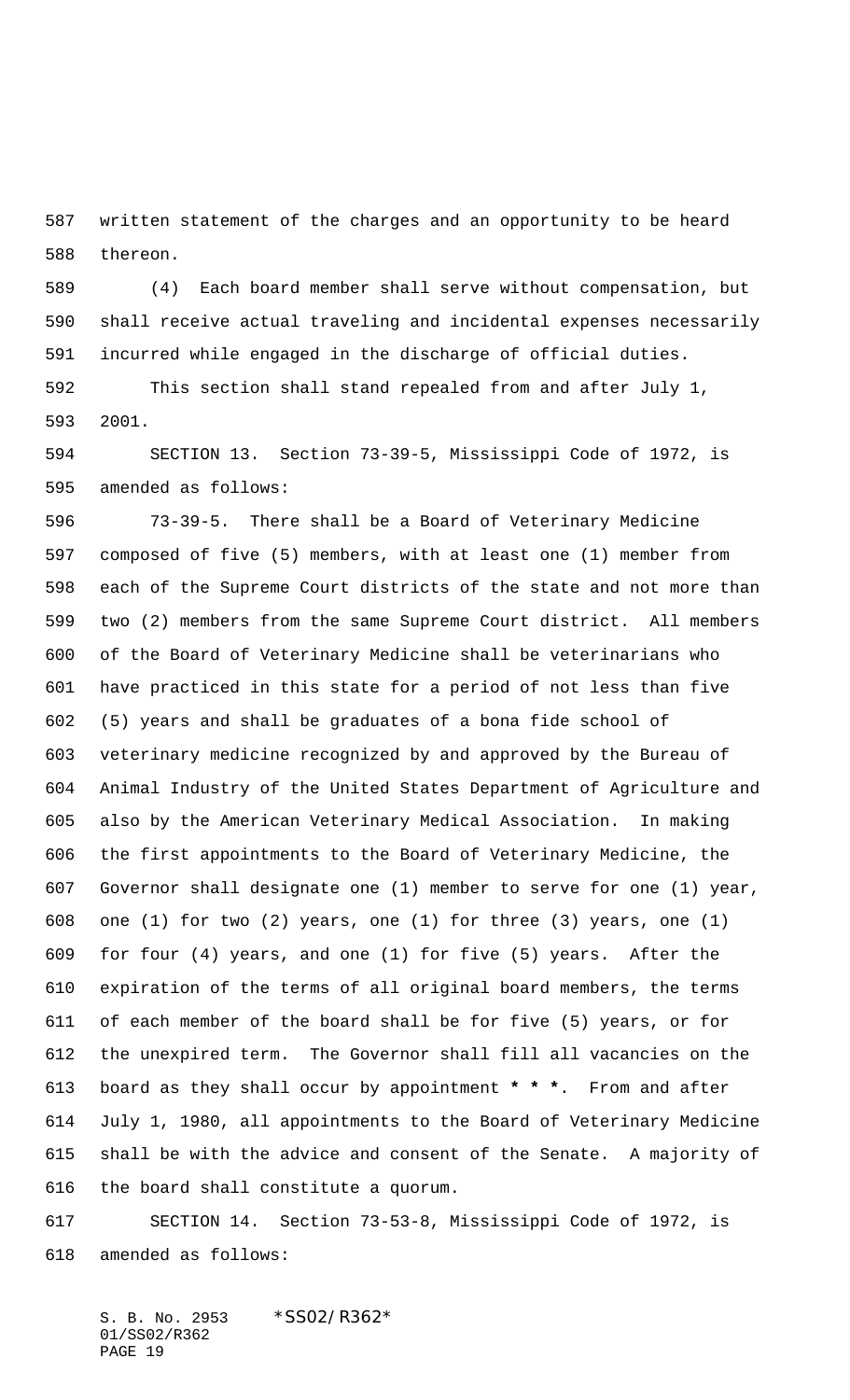73-53-8. (1) There is created the Board of Examiners for Social Workers and Marriage and Family Therapists to license and regulate social workers and marriage and family therapists. The board shall be composed of ten (10) members, six (6) of which shall be social workers and four (4) of which shall be marriage and family therapists.

 (2) Of the social worker members of the board, two (2) must be licensed social workers, and four (4) must be licensed master social workers or licensed certified social workers or a combination thereof. The marriage and family therapist members of the board must be licensed marriage and family therapists. For at least five (5) years immediately preceding his or her appointment, each marriage and family therapist appointee must have been actively engaged as a marriage and family therapist in rendering professional services in marriage and family therapy, or in the education and training of master's, doctoral or post-doctoral students of marriage and family therapy, or in marriage and family therapy research, and during the two (2) years preceding his or her appointment, must have spent the majority of the time devoted to that activity in this state. The initial marriage and family therapist appointees shall be deemed to be and shall become licensed practicing marriage and family therapists immediately upon their appointment and qualification as members of the board. All subsequent marriage and family therapist appointees to the board must be licensed marriage and family therapists before their appointment.

 (3) The Governor shall appoint six (6) members of the board, four (4) of which shall be social workers and two (2) of which shall be marriage and family therapists, and the Lieutenant Governor shall appoint four (4) members of the board, two (2) of which shall be social workers and two (2) of which shall be marriage and family therapists. **\* \* \*** All appointments shall be made with the advice and consent of the Senate.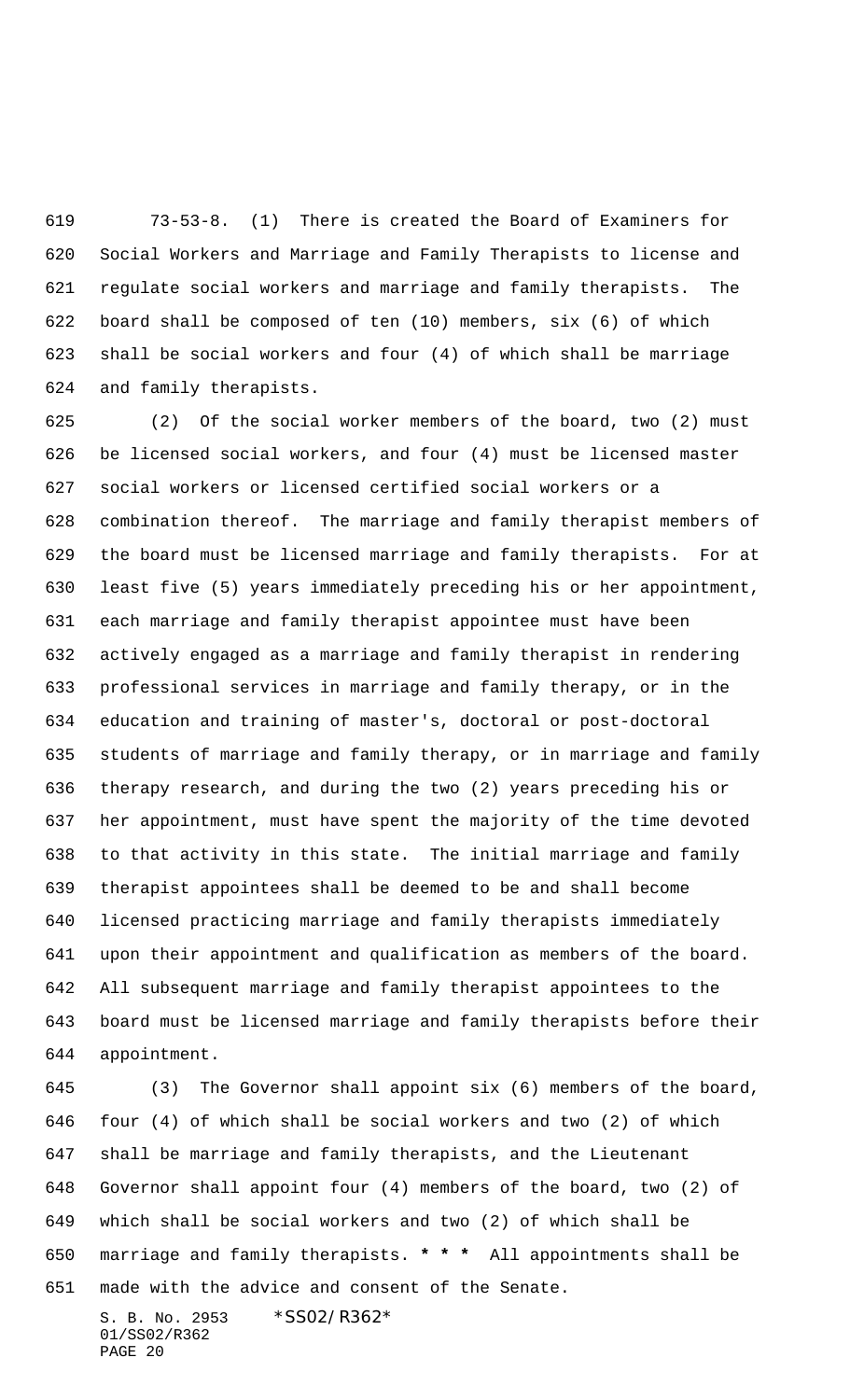(4) The initial appointments to the board shall be made as follows: The Governor shall appoint one (1) social worker member for a term that expires on June 30, 1999, one (1) social worker member for a term that expires on June 30, 2001, two (2) social worker members for terms that expire on June 30, 2002, one (1) marriage and family therapist member for a term that expires on June 30, 1998, and one (1) marriage and family therapist member for a term that expires on June 30, 2000. The Lieutenant Governor shall appoint one (1) social worker member for a term that expires on June 30, 1998, one (1) social worker member for a term that expires on June 30, 2000, one (1) marriage and family therapist member for a term that expires on June 30, 1999, and one (1) marriage and family therapist member of the board for a term that expires on June 30, 2001. After the expiration of the initial terms, all subsequent appointments shall be made by the original appointing authorities for terms of four (4) years from the expiration date of the previous term. Upon the expiration of his or her term of office, a board member shall continue to serve until his or her successor has been appointed and has qualified. No person may be appointed more than once to fill an unexpired term or more than two (2) consecutive full terms.

 (5) Any vacancy on the board before the expiration of a term shall be filled by appointment of the original appointing authority for the remainder of the unexpired term. **\* \* \***

 (6) The appointing authorities shall give due regard to geographic distribution, race and sex in making all appointments to the board.

S. B. No. 2953 \*SS02/R362\* 01/SS02/R362 PAGE 21 (7) The board shall select one (1) of its members to serve as chairman during the term of his or her appointment to the board. No person may serve as chairman for more than four (4) years. The board may remove any member of the board or the chairman from his or her position as chairman for (a) malfeasance in office, or (b) conviction of a felony or a crime of moral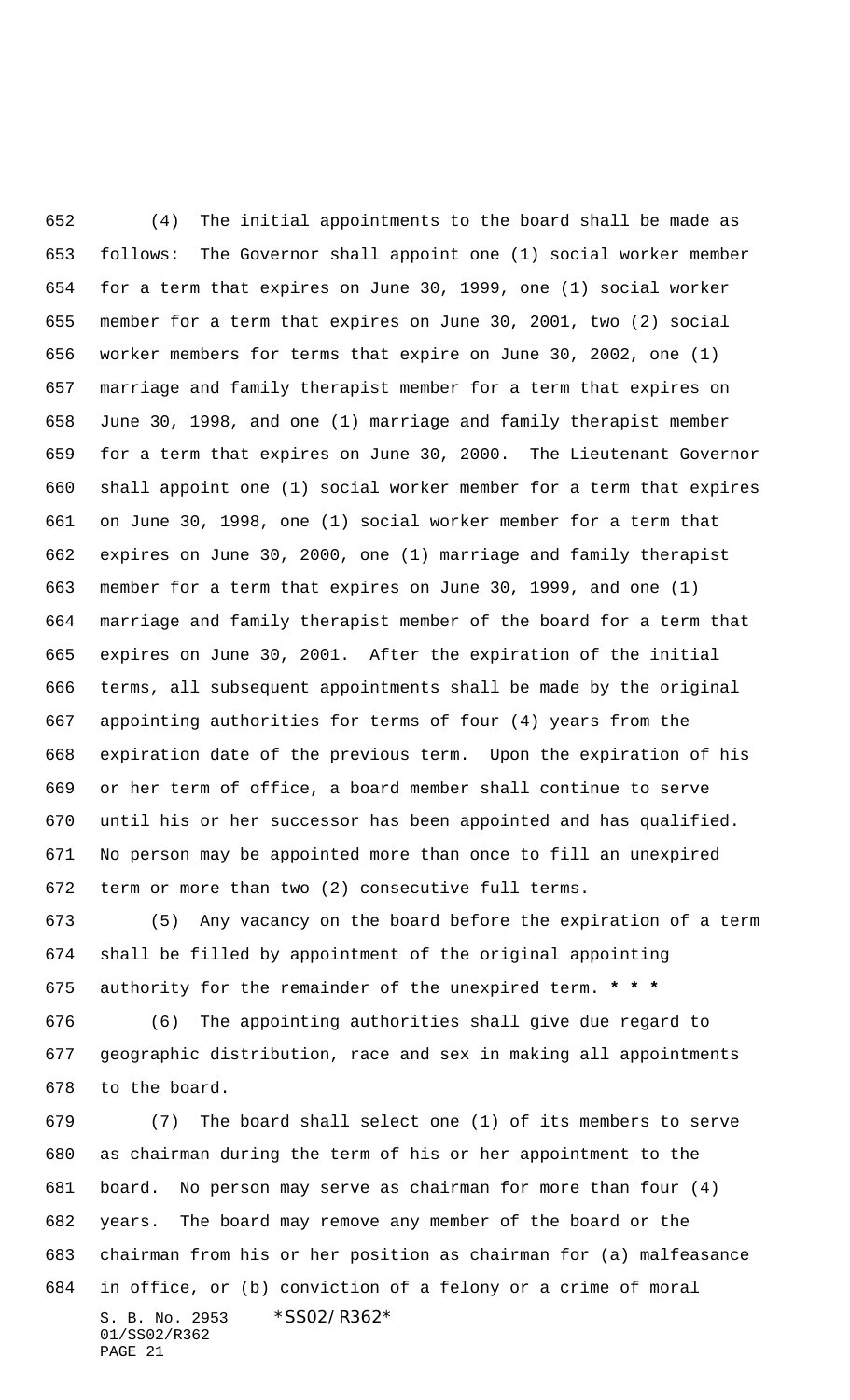turpitude while in office, or (c) failure to attend three (3) consecutive board meetings. However, no member may be removed until after a public hearing of the charges against him or her, and at least thirty (30) days' prior written notice to the accused member of the charges against him or her and of the date fixed for such hearing. No board member shall participate in any matter before the board in which he has a pecuniary interest, personal bias or other similar conflict of interest.

 (8) Board members shall receive no compensation for their services, but shall be reimbursed for their actual and necessary expenses incurred in the performance of official board business as provided in Section 25-3-41.

 (9) Four (4) social worker members and three (3) marriage and family therapist members of the board shall constitute a quorum of the board. In making its decisions and taking actions affecting the members of one (1) of the professions regulated by the board, the board shall consider the recommendations of the board members who are members of that profession.

 (10) The principal office of the board shall be in the City of Jackson, but the board may act and exercise all of its powers at any other place. The board shall adopt an official seal, which shall be judicially noticed and which shall be affixed to all licenses issued by the board.

 (11) The board is authorized to employ, subject to the approval of the State Personnel Board, an executive director and such attorneys, experts and other employees as it may, from time to time, find necessary for the proper performance of its duties and for which the necessary funds are available, and to set the salary of the executive director at an amount not to exceed Forty Thousand Dollars (\$40,000.00). The board is strongly encouraged to employ any employees of the State Department of Health who may be displaced as a result of the enactment of Laws, 1997, Ch. 516.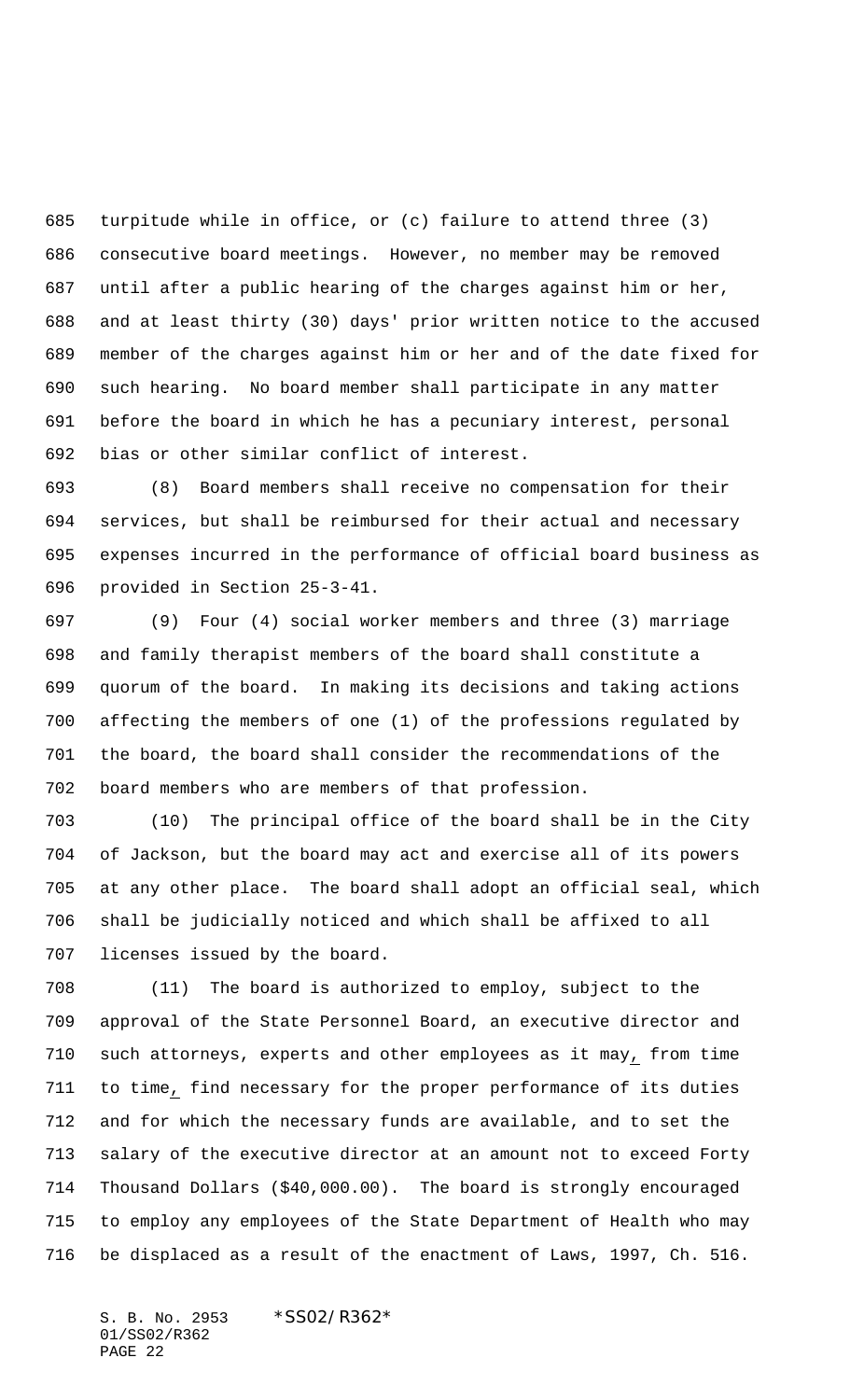717 (12) The board, by a majority vote, from time to time<sub>1</sub> may make such provisions as it deems appropriate to authorize the performance by any board member or members, employee or other agent of the board of any function given the board in this chapter or Sections 73-54-1 through 73-54-39.

 SECTION 15. Section 73-63-9, Mississippi Code of 1972, is amended as follows:

S. B. No. 2953 \*SS02/R362\* 01/SS02/R362 PAGE 23 73-63-9. (1) There is created the Board of Registered Professional Geologists to administer this chapter. The board shall consist of five (5) registered professional geologists appointed by the Governor from nominees recommended by the committee created in subsection (3) of this section, but geologists initially appointed to the board shall be qualified for registration under this chapter and shall register within the first year of their term. The Governor shall require adequate disclosure of potential conflicts of interest by appointees to the board. The board shall, to the extent practicable, consist of one (1) member appointed from the governmental sector, one (1) member appointed from academia, one (1) member appointed from the geotechnical/environmental industrial sector, one (1) member appointed from the mining/mineral extraction industrial sector, and one (1) member appointed at large. The initial term of the members shall be as follows: two (2) members shall be appointed for terms of four (4) years, two (2) members shall be appointed for terms of three (3) years, and one (1) member shall be appointed for a term of two (2) years. Following appointment of the initial board, all terms shall be for four (4) years. The term of members shall begin and end on July 1 of the appropriate year regardless of the date of appointment. Upon expiration of a member's term, the Governor may appoint a new member or may reappoint the existing member to one (1) additional term. No member of the board shall serve more than two (2) consecutive terms. Members shall hold office until their successors have been